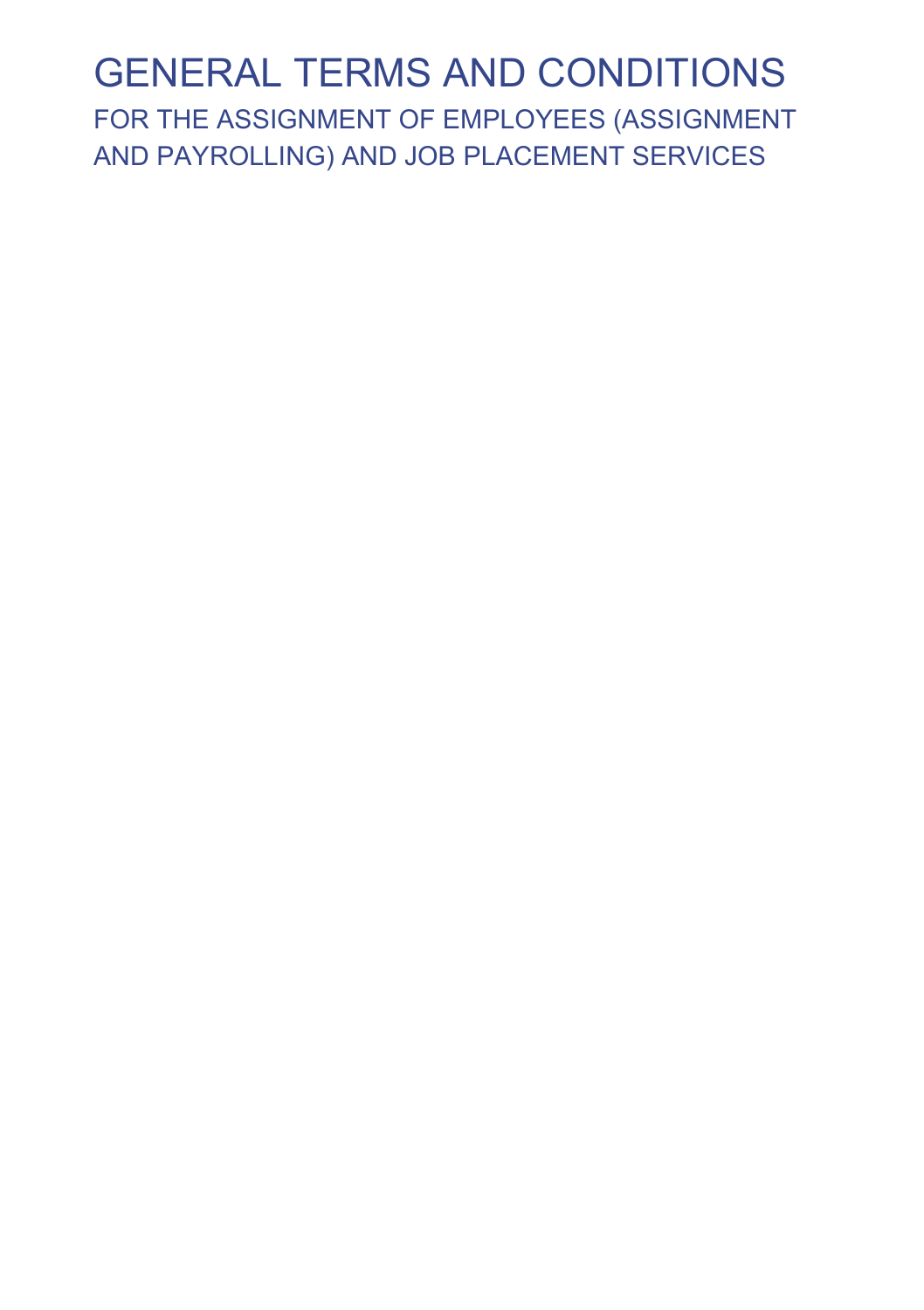|              | <b>TABLE OF CONTENTS</b>                                                                                                                                                                                                            |
|--------------|-------------------------------------------------------------------------------------------------------------------------------------------------------------------------------------------------------------------------------------|
|              |                                                                                                                                                                                                                                     |
|              | General Terms and Conditions for the assignment of employees<br>(assignment and payrolling) and job placement services of the<br>Dutch Association of Intermediary Organizations and Temporary<br><b>Employment Agencies [NBBU]</b> |
|              |                                                                                                                                                                                                                                     |
|              | <b>CHAPTER 1</b><br><b>GENERAL PROVISIONS</b>                                                                                                                                                                                       |
|              |                                                                                                                                                                                                                                     |
| 1            | <b>Definitions</b><br>-5                                                                                                                                                                                                            |
| $\mathbf{2}$ | Applicability of these conditions 6                                                                                                                                                                                                 |
| 3.           | Formation of the temporary employment agreement<br>7                                                                                                                                                                                |
| 4            | <b>Invoicing method</b><br>7                                                                                                                                                                                                        |
| 5.           | <b>Payment conditions</b><br>8                                                                                                                                                                                                      |
| 6.           | <b>Dissolution</b><br>9                                                                                                                                                                                                             |
| 7.           | Liability 10                                                                                                                                                                                                                        |
| 8.           | Force majeure<br>11                                                                                                                                                                                                                 |
| 9            | Secrecy 12                                                                                                                                                                                                                          |
| 10.          | Applicable law and competent court<br>12                                                                                                                                                                                            |
| 11.          | <b>Final provisions 12</b>                                                                                                                                                                                                          |
|              |                                                                                                                                                                                                                                     |
|              | <b>CHAPTER 2</b>                                                                                                                                                                                                                    |
|              | ASSIGNMENT OF EMPLOYEES: GENERAL                                                                                                                                                                                                    |
| 12.          | Assigning employees<br>13                                                                                                                                                                                                           |
|              | Content, duration and end of the assignment of the                                                                                                                                                                                  |
| 13.          | employee/employees<br>13                                                                                                                                                                                                            |
| 14.          | The hirer's duty of disclosure<br>15                                                                                                                                                                                                |
| 15.          | The vicarious tax liability regarding wages<br>16                                                                                                                                                                                   |
| 16.          | (Direct) employment relationship between the hirer and the<br>employee<br>16                                                                                                                                                        |
|              | The hirer's duty of care and indemnification of the company                                                                                                                                                                         |
| 17.          | 17                                                                                                                                                                                                                                  |
| 18.          | Identification and personal details<br>18                                                                                                                                                                                           |
|              |                                                                                                                                                                                                                                     |
|              | CHAPTER 2A                                                                                                                                                                                                                          |
|              | ASSIGNMENT OF EMPLOYEES: ASSIGNMENT                                                                                                                                                                                                 |
|              |                                                                                                                                                                                                                                     |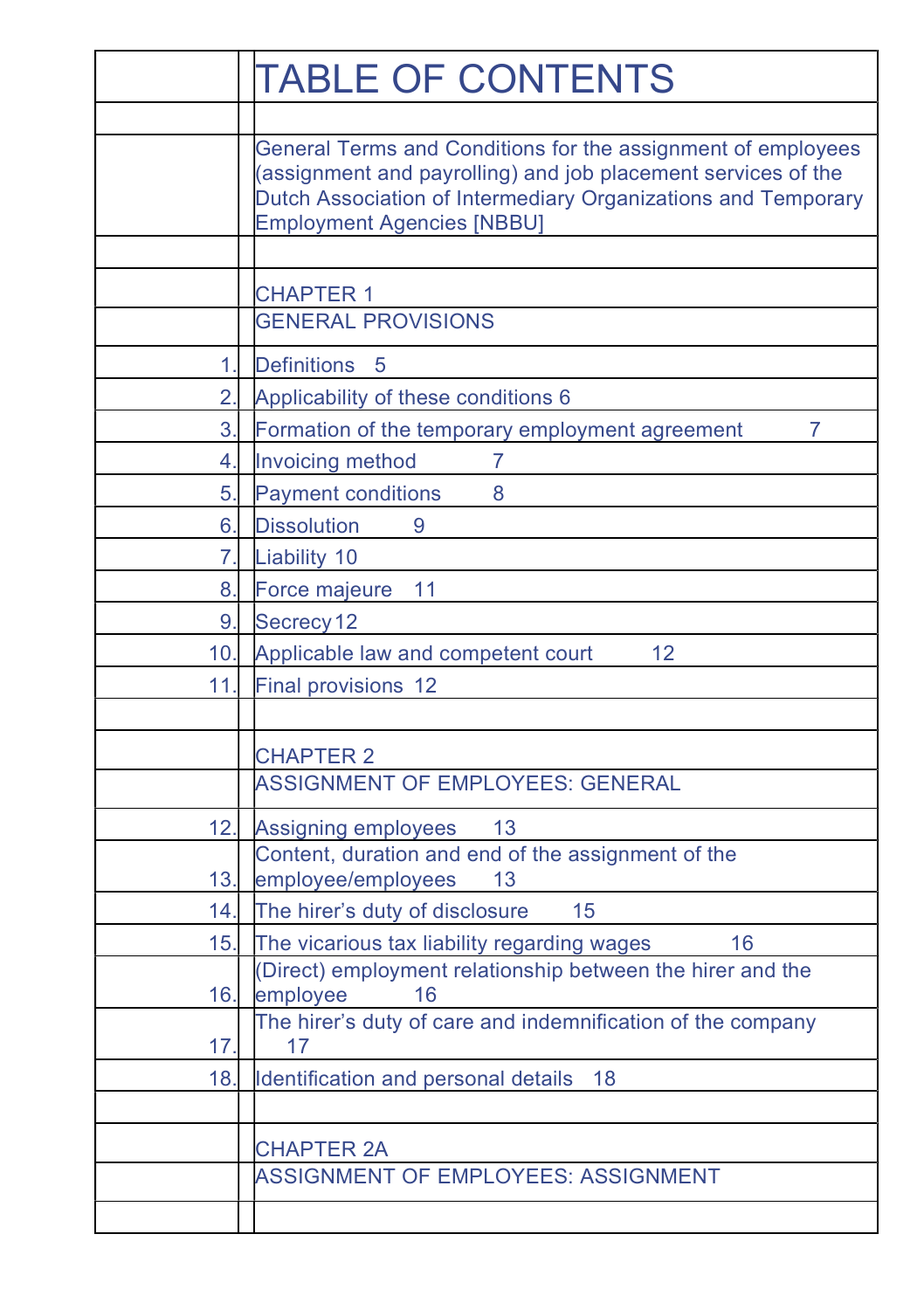| 19. | Applicability of general provisions<br>19                          |  |
|-----|--------------------------------------------------------------------|--|
| 20. | Selection of employees 19                                          |  |
| 21  | The hirer rate in the event of assignments20                       |  |
|     |                                                                    |  |
|     | <b>CHAPTER 2B</b>                                                  |  |
|     | ASSIGNMENT OF EMPLOYEES: PAYROLLING                                |  |
|     |                                                                    |  |
| 22. | 21<br>Applicability of general provisions                          |  |
| 23. | The hirer's duty of disclosure in the case of payrolling<br>21     |  |
| 24. | The hirer rate in the event of payrolling<br>21                    |  |
|     |                                                                    |  |
|     | <b>CHAPTER 3</b>                                                   |  |
|     | TERMS AND CONDITIONS FOR JOB PLACEMENT SERVICES                    |  |
|     |                                                                    |  |
| 25. | Applicability of general provisions<br>23                          |  |
| 26. | Fee and content of the job placement contract 23                   |  |
| 27  | Employment relationship between the client and the jobseeker<br>23 |  |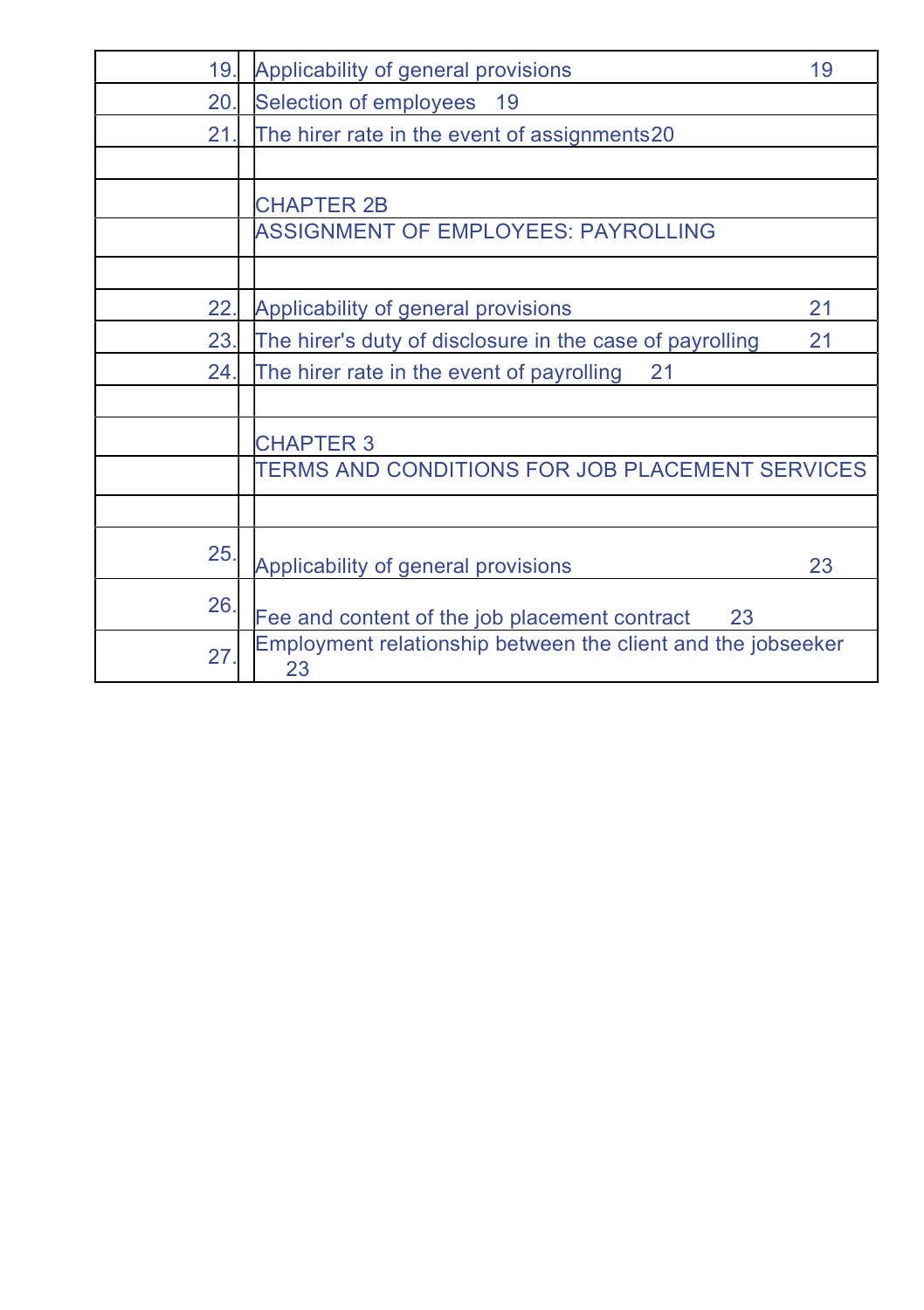## CHAPTER 1 GENERAL PROVISIONS

## **ARTICLE 1 DEFINITIONS**

In these general terms and conditions, the following terms are defined as stated below:

- 1.1 Company: the natural person or legal entity that assigns employees to a hirer in order to perform work under the latter's supervision and management other than by virtue of an employment contract concluded with the hirer.
- 1.2 Employee: the natural person who performs or will perform work in the employment of the company for and under the supervision and management of the hirer.
- 1.3 Hirer: the natural person or legal entity to whom the company assigns employees in order to perform work under the hirer's supervision and management other than by virtue of an employment contract concluded with the hirer.
- 1.4 Temporary employment agreement: the contract between the company and the hirer, setting out the specific conditions subject to which an employee is assigned to perform work for and under the supervision and management of the hirer.
- 1.5 Hirer rate: the amount per time unit which the hirer owes the company for assigning the employee. It includes the labour costs such as wage costs, payroll taxes and national insurance contributions, as well as a margin for the services provided by the company.
- 1.6 Temporary employment contract: the employment contract under which the employee is assigned to the hirer by the company in order to perform work for and under the supervision and management of that hirer pursuant to a temporary employment agreement concluded with the company.
- 1.7 Payroll contract: The payroll contract is the temporary employment contract in the course of which the temporary employment agreement between the company and the hirer is not concluded within the framework of bringing together supply and demand on the labour market and the company can assign the employee to another party only with the consent of the hirer.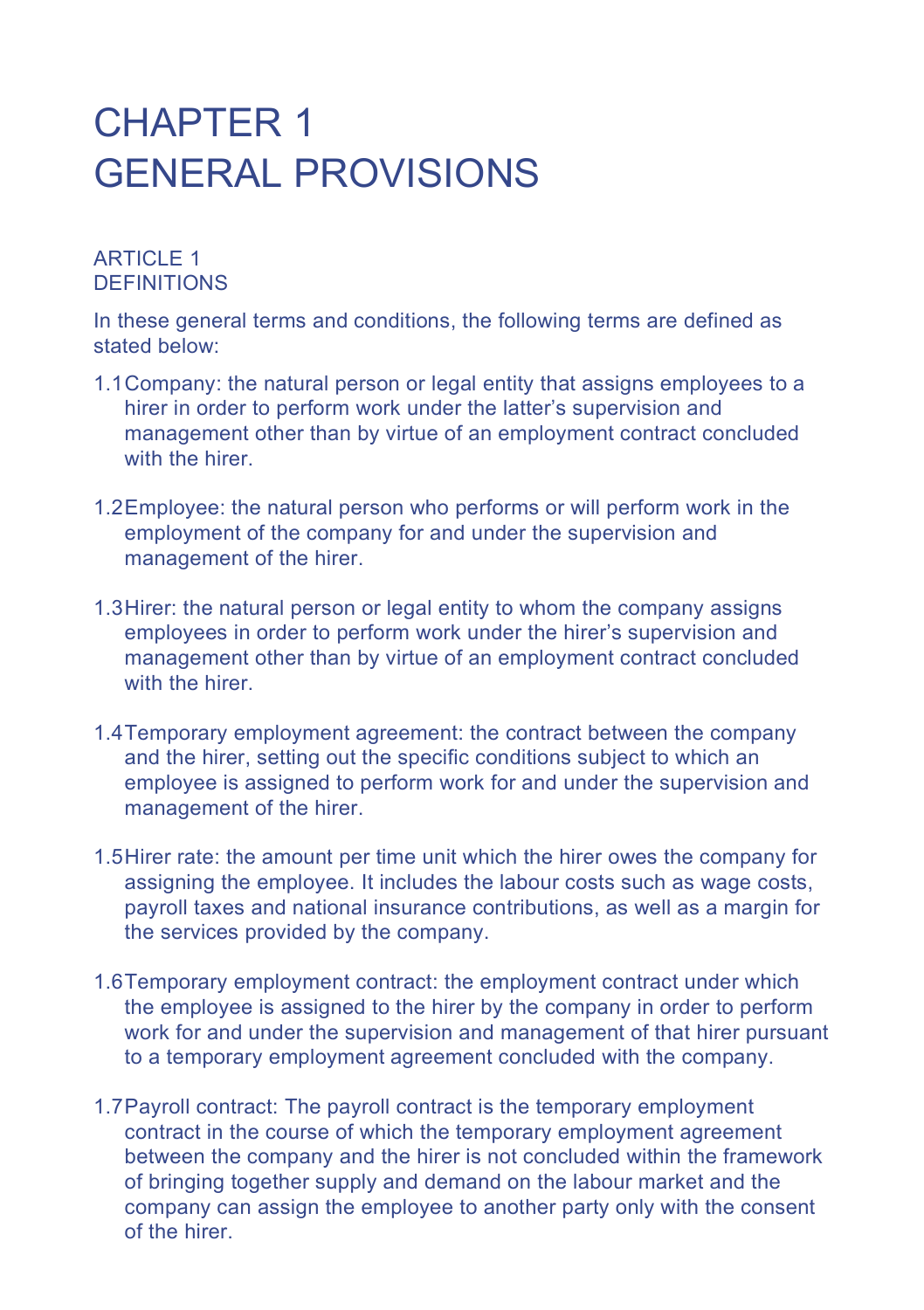- 1.8 Job placement company: every natural person or legal entity that helps to find employees or jobs for a client, a jobseeker or both, with the aim of concluding a direct contractual employment relationship between the client and the jobseeker.
- 1.9 Client: every natural person or legal entity that uses the services of a job placement company.
- 1.10 Job placement contract: the contract between a job placement company and a client and/or a jobseeker to provide the services referred to in paragraph 8.
- 1.11 NBBU collective agreement: the NBBU Collective Agreement for Agency Workers which applies to companies who are members of and, as such, affiliated with the Dutch Association of Intermediary Organizations and Temporary Employment Agencies [NBBU].
- 1.12 Whenever these general terms and conditions refer to employees, this refers to both male and female employees and whenever reference is made to he/him/his, this also refers to she/her/hers.

## ARTICLE 2 APPLICABILITY OF THESE TERMS AND CONDITIONS

- 2.1 These terms and conditions apply to every offer from the company to the hirer and to every temporary employment agreement between the company and the hirer to which the company has declared these terms and conditions to be applicable, as well as the ensuing supplies and services of any nature between the company and the hirer, insofar as the parties have not explicitly deviated from these terms and conditions in writing.
- 2.2 The hirer with whom a contract was taken out once on the basis of these terms and conditions is expected to tacitly be in line with its applicability to a temporary employment agreement concluded with the company at a later stage.
- 2.3 All offers, regardless of how they were made, are without obligation.
- 2.4 The company is not bound by general terms and conditions of the hirer to the extent they deviate from these terms and conditions.
- 2.5 These general terms and conditions can be changed or supplemented at any time. The changed general terms and conditions then also apply to temporary employment agreements concluded earlier, subject to a period of one month after the written announcement of the change.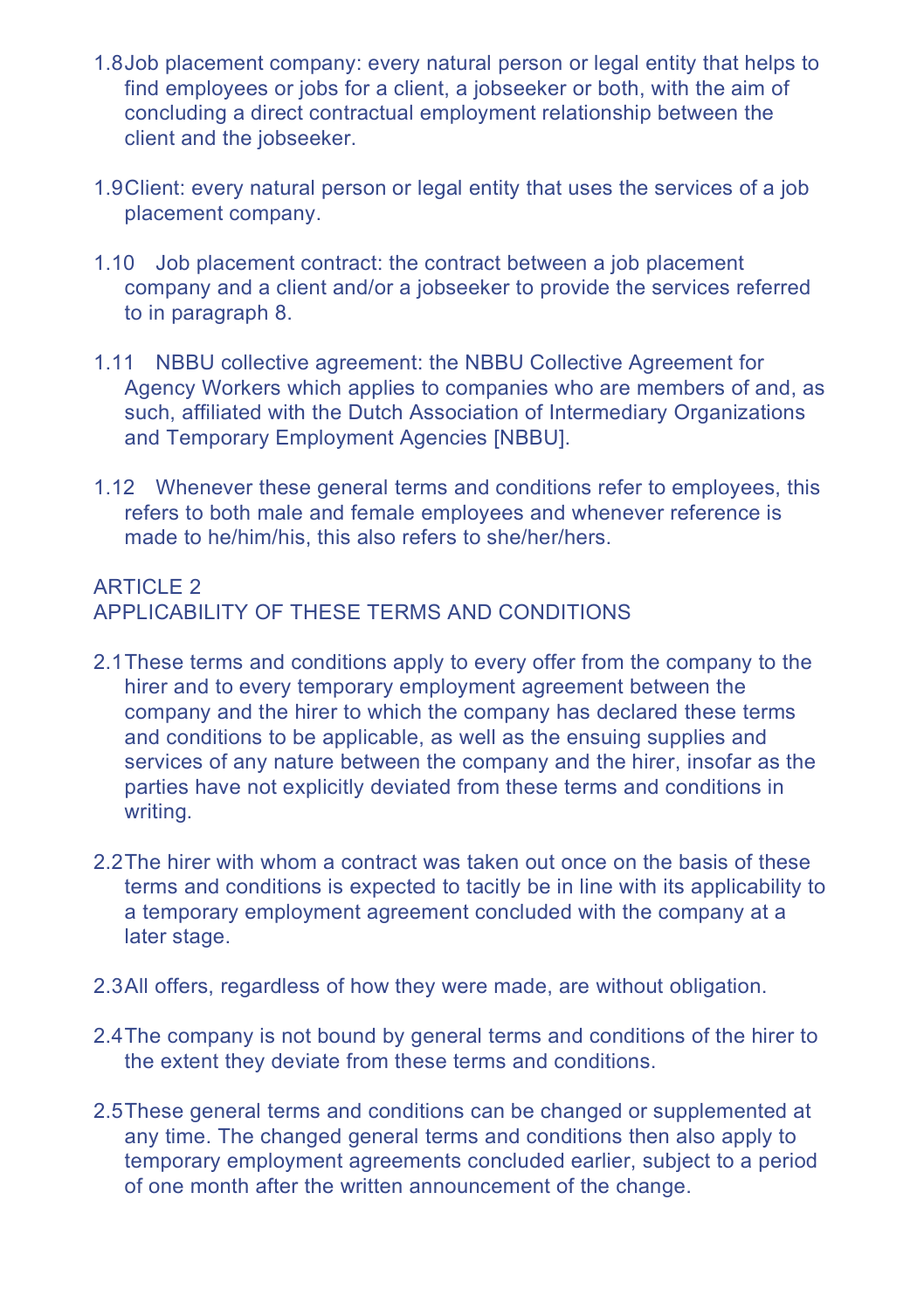#### ARTICLE 3 FORMATION OF THE TEMPORARY EMPLOYMENT AGREEMENT

- 3.1 The temporary employment agreement is concluded following the hirer's written acceptance or because the company effectively assigns employees to the hirer.
- 3.2 The specific conditions under which the employee is assigned to the hirer by the company are set out in the temporary employment agreement.
- 3.3 Changes or supplements to the temporary employment agreement come into force once they are confirmed in writing by the company.

#### ARTICLE  $4$ INVOICING METHOD

- 4.1 Unless agreed otherwise, invoices from the company are based on the completed and hirer-approved time sheets, the hirer rate and any additional allowances, costs and expenses.
- 4.2 The hirer is responsible for the correct, timely and full completion and approval of the time sheets. Approval is given by means of a (digital) signature on the time sheets, unless agreed otherwise. The hirer is liable for damage suffered by the company if the hirer fails to correctly fulfil the obligations set out in this paragraph, including but not limited to the administrative fine pursuant to Section 18b.2 of the Minimum Wage and Minimum Vacation Allowance Act. The hirer will fully indemnify the company.
- 4.3 If there is a difference between the time sheets submitted to the company and the relevant records kept by the hirer, the time sheets submitted to the company are considered to be the correct ones, unless the hirer proves otherwise.
- 4.4 If the employee disputes the data on the time sheets, the company can invoice the number of hours worked and other costs in accordance with the records from the employee, unless the hirer proves that the time sheets used by the hirer are correct.
- 4.5 If the hirer does not comply with the conditions of paragraph 2 of this article, the company may decide to invoice the hirer on the basis of the facts and circumstances known to the company. The company will not proceed to do so as long as no reasonable consultations with the hirer have taken place on the subject.
- 4.6 The hirer ensures that the invoices of the company are paid within 14 days of the invoice date, without any deduction, discount or set-off.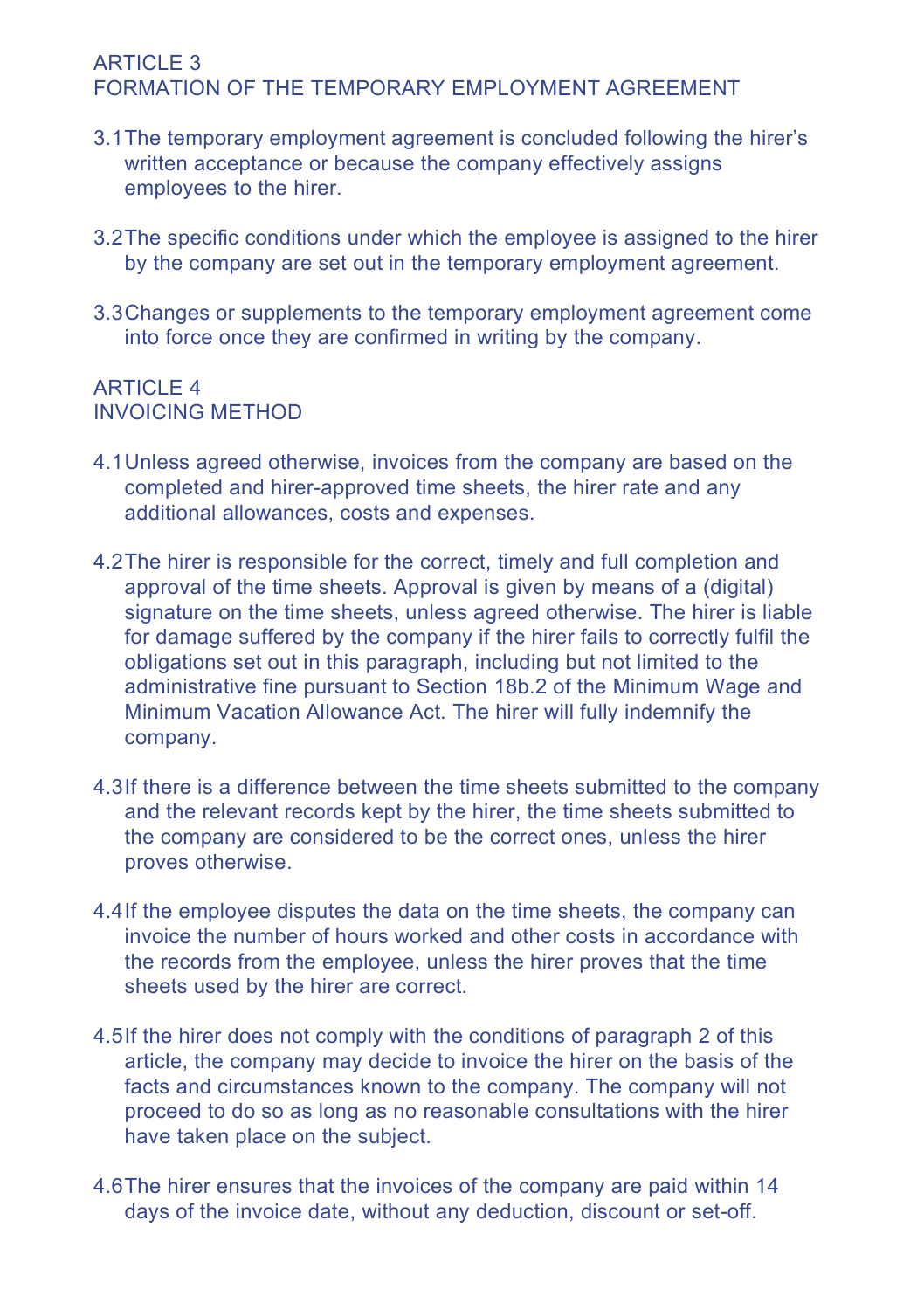- 4.7 If the company has a G-account, the hirer can ask the company to confer about the possibility that the hirer pays a percentage of the invoiced amount into the relevant account, as well as about the extent of the percentage. This option can be used only when the parties have reached an agreement.
- 4.8 On the company's demand, the hirer will give the company a written direct debit mandate to debit the hirer's bank account with the invoice amounts within the agreed period. To that end, the parties will use a SEPA mandate form.

## ARTICLE 5 PAYMENT CONDITIONS

- 5.1 Only direct payments to the company release the hirer from his obligations.
- 5.2 Direct payments or advance payments from the hirer to the employee are not permitted, regardless of why or how such payments are made. Such payments do not concern the company and do not form a basis for any debt repayment or set-off.
- 5.3 If the hirer disputes an invoice, he must notify the company thereof in writing within eight days of the date on which the invoice in question was sent, failing which his right to dispute the invoice lapses. Disputing an invoice does not suspend the hirer's payment obligation.
- 5.4 In the event of non-payment, late or incomplete payment by the hirer of any amount owed by him, the hirer is in default by operation of law with effect from the due date of the invoice in question. From that moment on, the hirer also owes the company default interest on the invoice amount, equal to the statutory commercial interest pursuant to Section 6:119a of the Dutch Civil Code.
- 5.5 All costs, both judicial and extrajudicial, including the costs of legal aid, incurred by the company as a result of the hirer's failure to fulfil his payment obligations will be at the expense of the hirer. The extrajudicial collection costs of the company, to be calculated on the amount to be collected, are set at at least 15% of the principal sum, subject to a minimum of €500.00.
- 5.6 If the hirer's financial position and/or payment behaviour give rise thereto in the opinion of the company, the hirer is, on the company's first demand, obliged:
	- a. to issue a direct debit mandate as referred to in Article 4.8 of these terms and conditions; and/or
	- b. to make an advance payment; and/or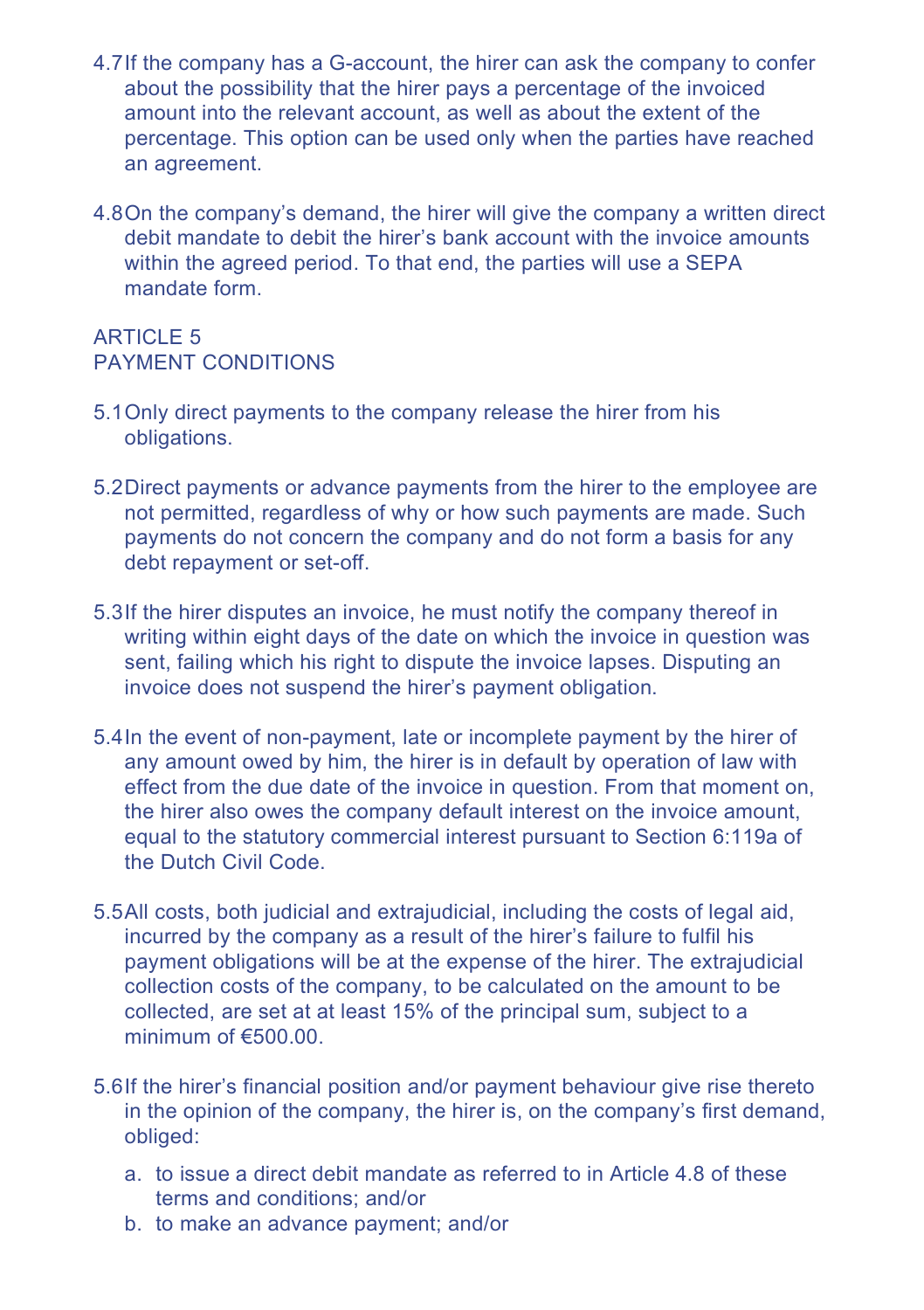c. to furnish sufficient security for the fulfilment of his obligations towards the company by means of a bank guarantee or a pledge, for instance.

 The extent of the requested security and/or the requested advance payment is in proportion to the extent of the hirer's obligations in question.

5.7 If the hirer fails to comply with the company's request referred to in the previous paragraph, or if a payment collection fails, the hirer will be in default by operation of law without any notice of default being required. If the hirer is in default, the company is entitled to suspend the fulfilment of its obligations under the temporary employment agreement or to fully or partially terminate the temporary employment agreement with immediate effect, without the company owing the hirer any compensation. All claims of the company become immediately due and payable as a result of the termination.

#### ARTICLE 6 **DISSOLUTION**

- 6.1 If a party fails to fulfil its obligations under the temporary employment agreement, the other party – apart from the provisions stipulated in the temporary employment agreement – will be entitled to extrajudicially dissolve all or part of the temporary employment agreement by means of a registered letter. The agreement will not be dissolved until the defaulting party is declared to be in default in writing and has been given a reasonable time to remedy the shortcoming and fulfilment is not forthcoming.
- 6.2 In addition, either party will be entitled, without the need for any demand or notice of default and without the need for court proceedings, to dissolve all or part of the temporary employment agreement by means of a registered letter with immediate effect, if:
	- a. the other party applies for or has been granted a (provisional) moratorium;
	- b. the other party files a winding-up petition for itself or is declared insolvent;
	- c. the business of the other party is liquidated;
	- d. the other party discontinues its current operations;
	- e. through no fault of one party, a considerable part of the assets of the other party is seized, or if the other party must otherwise be deemed no longer able to fulfil the obligations under the temporary employment agreement.
- 6.3 If at the time of dissolution, part of the temporary employment agreement has already been fulfilled by the hirer, he can only partially dissolve the temporary employment agreement, i.e. only that part yet to be fulfilled by or on behalf of the company.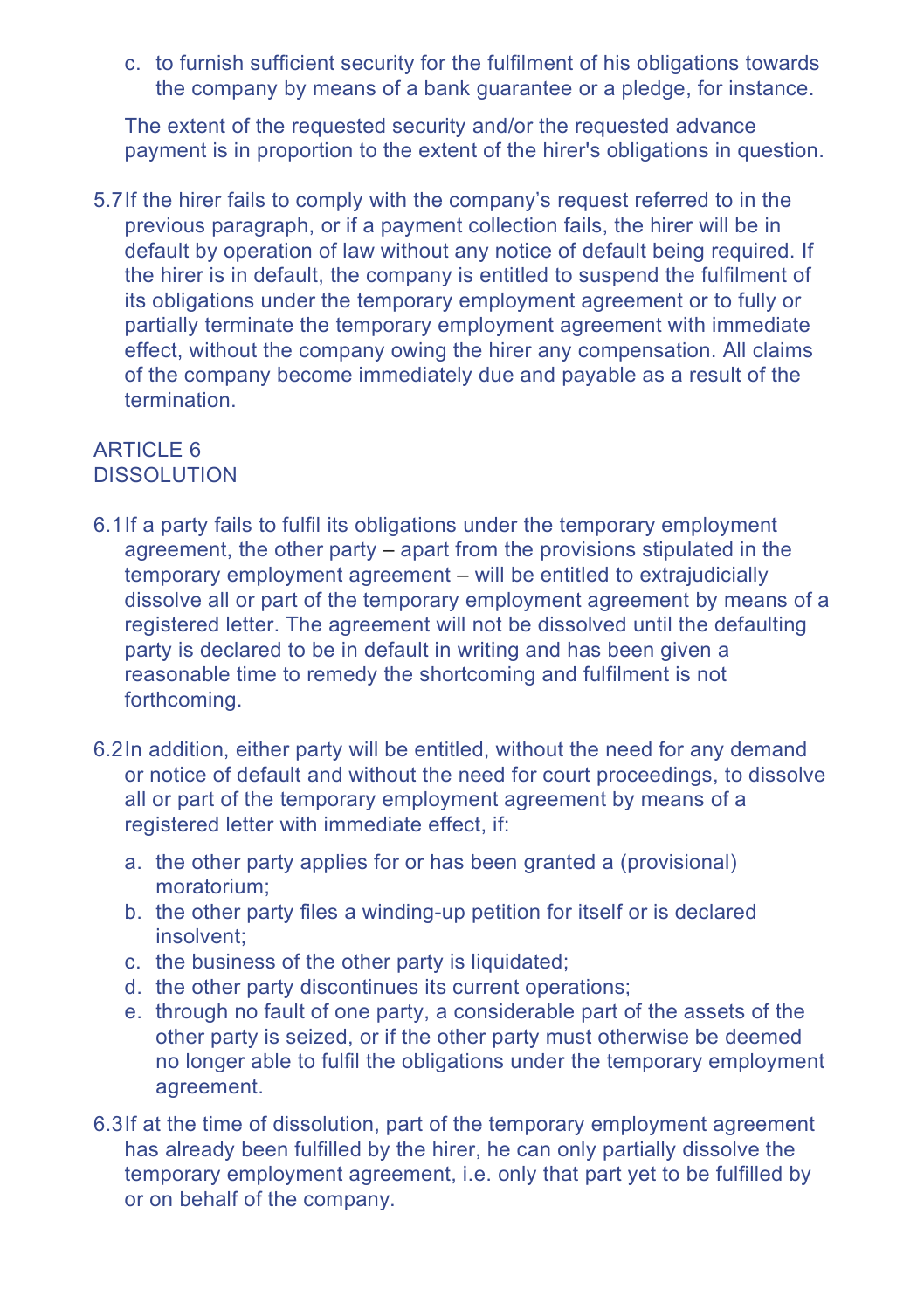6.4 Amounts invoiced by the company to the hirer before dissolution in connection with its performances for the fulfilment of the temporary employment agreement will still be payable by the hirer to the company and will become immediately due and payable at the time of dissolution.

## **ARTICLE 7 LIABILITY**

- 7.1 Except in the event of mandatory legal provisions and in accordance with the principles of reasonableness and fairness, the company will not be obliged to pay any compensation for damage of any nature, directly or indirectly, suffered by the employee, the hirer or inflicted to goods or persons of or at the client or a third party, in connection with a temporary employment agreement, including damage caused by:
	- a. the assignment of the employee to the hirer by the company, also when it appears that this employee does not meet the requirements set by the hirer.
	- b. the unilateral termination of the temporary employment contract or the payroll contract by the employee.
	- c. actions or omissions by the employee, the hirer himself or a third party, including obligations assumed by the employee.
	- d. the hirer seconding the employee without the written consent of the company.
- 7.2 Any liability of the company for any direct damage is, in any case, limited per event to:
	- a. the amount paid out under the insurance of the company, or;
	- b. if the company is not covered for the damage in question or if the insurance does not pay out (in full), the amount invoiced by the company. If the amount charged depends on a time factor, liability is limited to the amount charged to the hirer by the company in the month prior to the claim notice. Failing a prior month, the amount which the company would have or has charged the hirer in accordance with the temporary employment agreement in the month in which the claim event took place will be the determining factor.
- 7.3 The company is never liable for consequential damage such as lost profits and missed savings and for indirect damage.
- 7.4 The hirer is obliged to take out sufficient, fully comprehensive liability insurance for all direct and indirect damage as referred to in paragraph 1 this article.
- 7.5 In any case, the hirer has to indemnify the company against any claims from employees or third parties for compensation of damage, referred to in paragraph 1 of this article, suffered by those employees or third parties.
- 7.6 The liability restrictions set out in paragraphs 1 and 2 of this article will no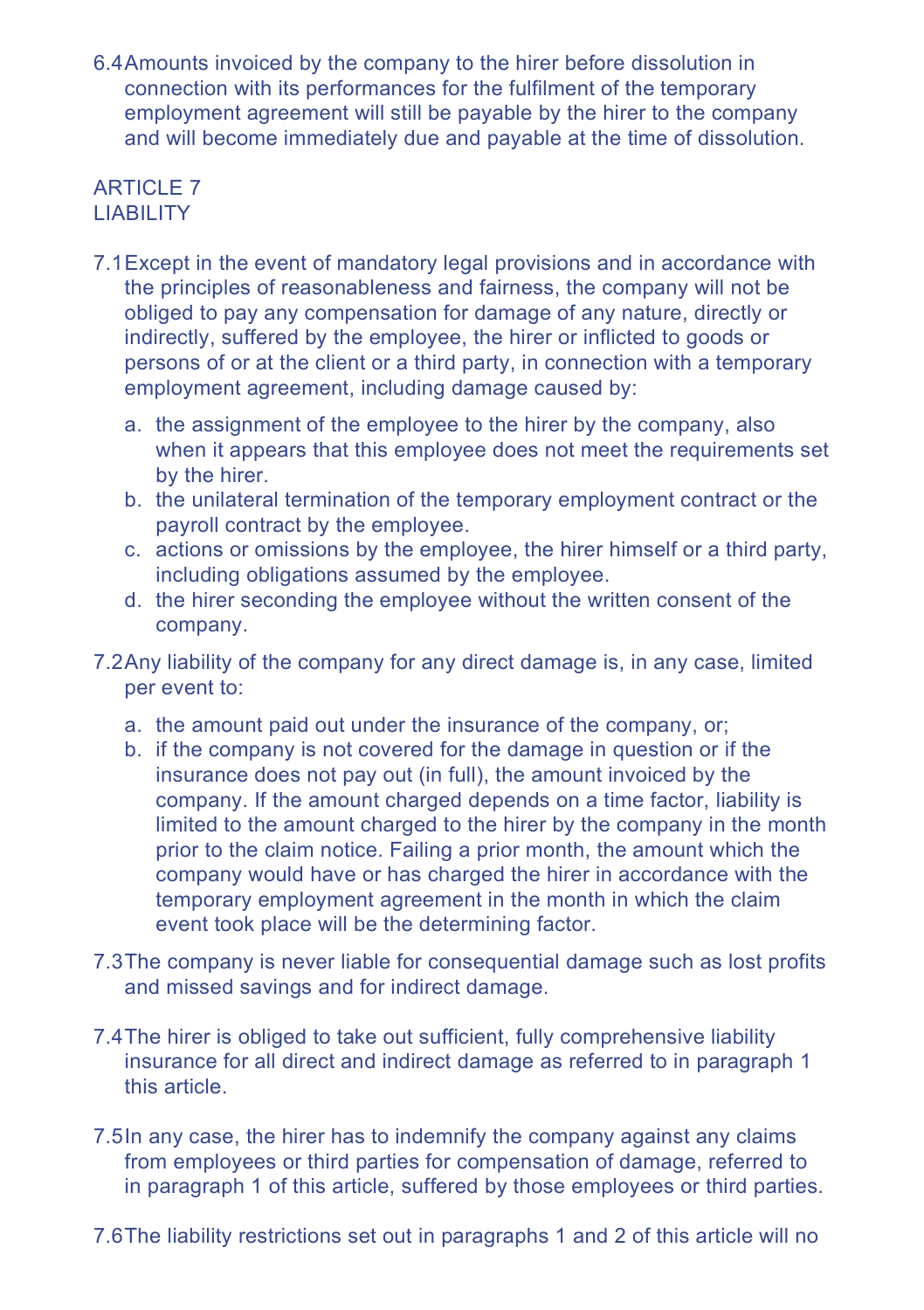longer apply if it concerns intent or gross negligence on the part of the company and/or its managerial members of staff.

7.7 If and insofar as is possible, the company is at all times entitled to remedy the damage caused by the hirer. This includes the company's right to take measures aimed at preventing or limiting any damage.

#### ARTICLE 8. FORCE MAJEURE

- 8.1 In the event of force majeure of the company, its obligations under the temporary employment agreement will be suspended for as long as the situation of force majeure continues. Force majeure is understood to be any circumstance beyond the control of the company which temporarily or permanently prevents the company from performing the temporary employment agreement and which, either by law or the principles of fairness and reasonableness, should not be classed as the risk of the company.
- 8.2 In the event of a situation of force majeure as referred to in paragraph 1 of this article, the company will notify the hirer.
- 8.3 Insofar as not already included, force majeure is also taken to mean industrial strikes, factory sit-ins, blockades, embargoes, government measures, war, revolution and/or any circumstance to be deemed equal to that, power failures, breakdowns in electronic communication lines, fire, explosions and other emergencies, water damage, flooding, earthquakes and other natural disasters, as well as large-scale staff illness of an epidemiologic nature.
- 8.4 The obligations of the company will be suspended for the duration of the force majeure situation. However, this suspension does not apply to obligations which the force majeure does not relate to and which were in place before the situation of force majeure occurred.
- 8.5 If the situation of force majeure lasted a period of three months or once it is clear that the situation of force majeure will take longer than three months, either party will be entitled to prematurely terminate the temporary employment agreement without having to observe any notice period. After the termination of the temporary employment agreement as described above, the hirer remains obliged to pay the company any outstanding amounts he owes the company and which relate to the period before the situation of force majeure.
- 8.6 During the situation of force majeure, the company will not be obliged to pay the hirer any compensation, nor is it obliged to do so after the termination of the temporary employment agreement referred to in paragraph 5 of this article.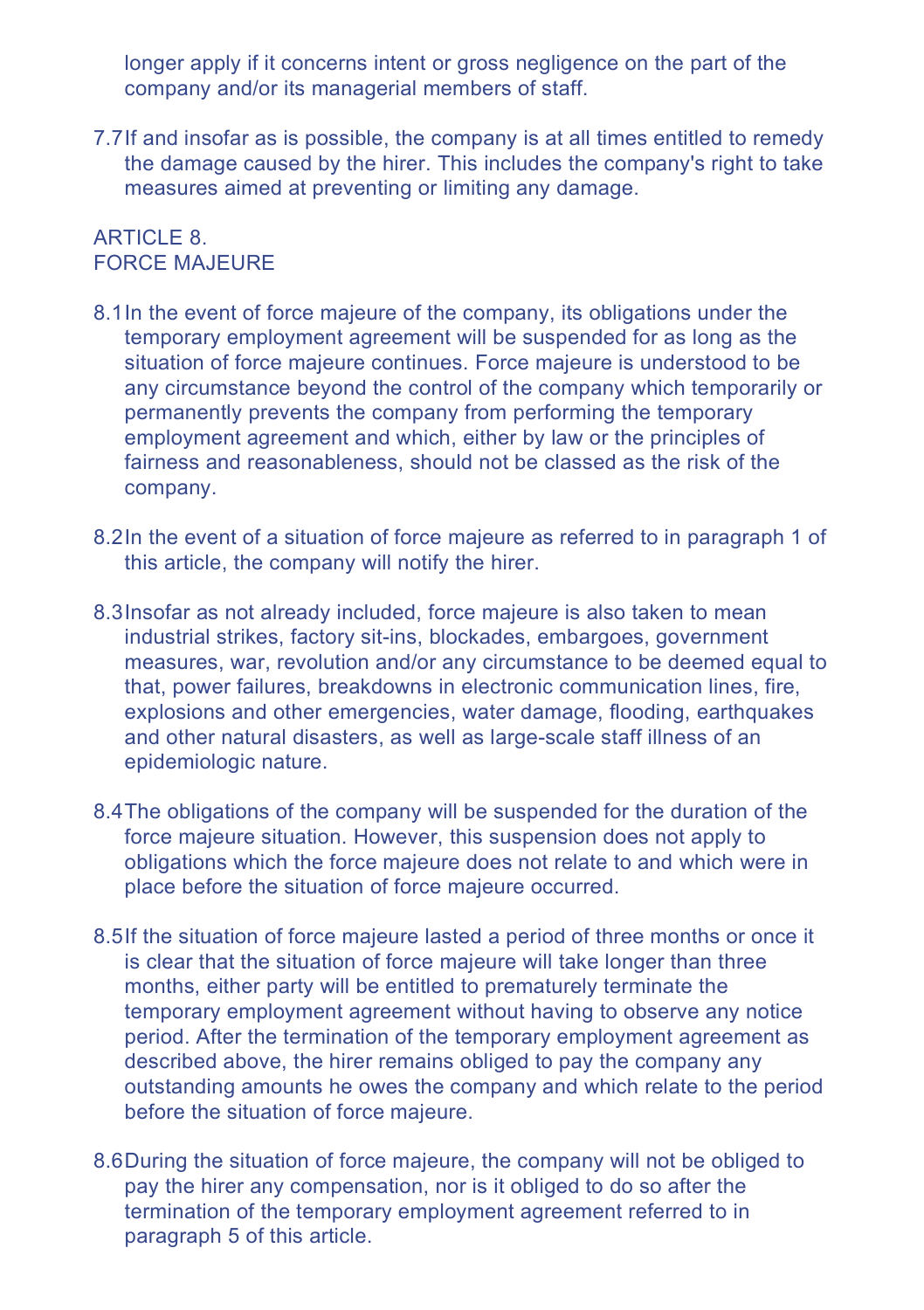### ARTICLE 9 **SECRECY**

- 9.1 The company and the hirer will not disclose to third parties any confidential information from or about the other party, its activities and customers they have learned of by virtue of an offer or a temporary employment agreement, unless and to the extent the disclosure of such information is required in order to be able to perform the temporary employment agreement correctly or if they have a statutory duty of disclosure.
- 9.2 At the request of the hirer, the company will compel the employee to exercise secrecy in respect of everything he learns or becomes aware of in the performance of his duties, unless the employee is legally obliged to disclose it.
- 9.3 The hirer is free to compel the employee to observe secrecy directly. The hirer will inform the company of his intention to do so and provide the company with a copy of the agreement drawn up for that purpose.
- 9.4 The company cannot be held liable for any fine, penalty or losses incurred by the hirer as a result of the employee failing to observe that duty of secrecy.

## ARTICLE 10 APPLICABLE LAW AND COMPETENT COURT

- 10.1 These general terms and conditions, instructions, temporary employment agreements and/or other agreements are governed by Dutch law.
- 10.2 All disputes ensuing from or relating to a legal relationship between the parties will in the first instance be exclusively heard by the court within whose jurisdiction the company has its registered business, unless mandatory law prescribes otherwise.

### ARTICLE 11 FINAL PROVISIONS

- 11.1 If any provision of these terms and conditions is null and void or is voided, the other provisions of these terms and conditions will remain in full force and the parties will confer in order to agree on new provisions in replacement of the void or voided provisions, in the course of which the purpose and meaning of the void or voided provision will be taken into account as much as possible.
- 11.2 The company has the right to transfer its rights and obligations under a temporary employment agreement to a third party. Unless agreed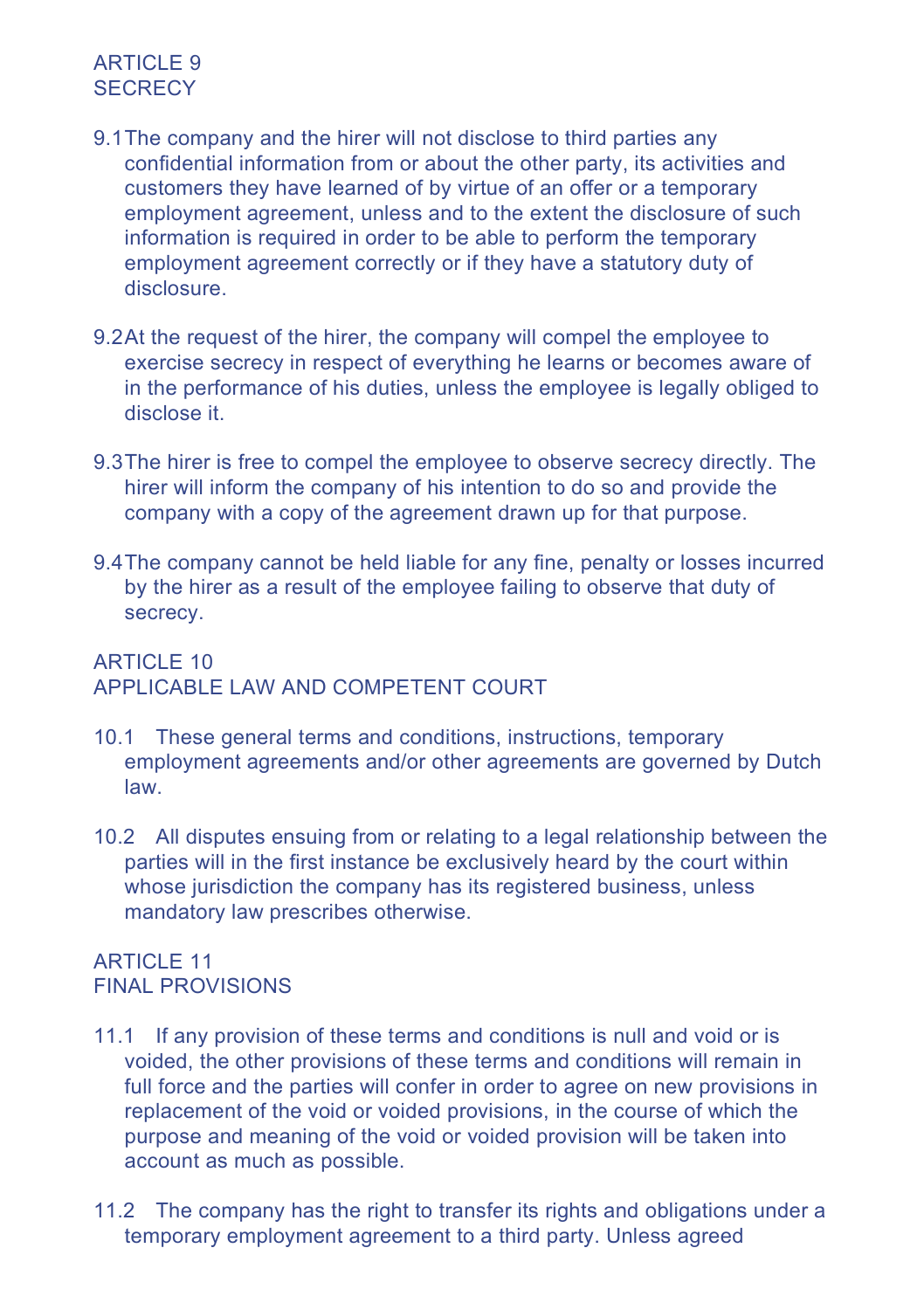otherwise in writing, the hirer does not have the right to transfer his rights and obligations under the temporary employment agreement to a third party.

# CHAPTER 2 ASSIGNMENT OF EMPI OYFFS. **GENERAL**

#### **ARTICLE 12** ASSIGNING EMPLOYEES

- 12.1 Effectively, the employee works under the supervision and management of the hirer. The hirer will exercise the same standard of due care as he does for his own employees. As a formal employer, the company does not supervise the workplace and the work to be performed, on the basis of which the hirer will be responsible for a safe working environment. He will exercise the same standard of due care as he does for his own employees.
- 12.2 The assigned employee has concluded a temporary employment contract pursuant to Section 7:690 of the Dutch Civil Code or a payroll contract with the company pursuant to Section 7:692 of the Dutch Civil Code. The temporary employment agreement between the company and the hirer is a determining factor: if the company does not have an allocative function within the framework of the instruction (it does not recruit and select) and it concerns an exclusive assignment to the hirer, the agreement is a payroll contract. If it concerns none of the foregoing, the contract is a temporary employment contract.
- 12.3 If the company and the employee have concluded a temporary employment contract, Chapter 2A of these general terms and conditions will apply to the legal relationship between the company and the hirer. If the company and the employee have concluded a payroll contract, Chapter 2B of these general terms and conditions will apply to the legal relationship between the company and the hirer.
- 12.4 Without the written consent of the company, the hirer will not reassign the employee assigned to him to a third party in order for the employee to work under that third party's supervision and management or to perform work abroad. A violation of this paragraph means the company will be entitled to end the assignment of the employee and/or to terminate the temporary employment agreement with immediate effect, as well as to charge the hirer for all ensuing or related damage. In that case, the hirer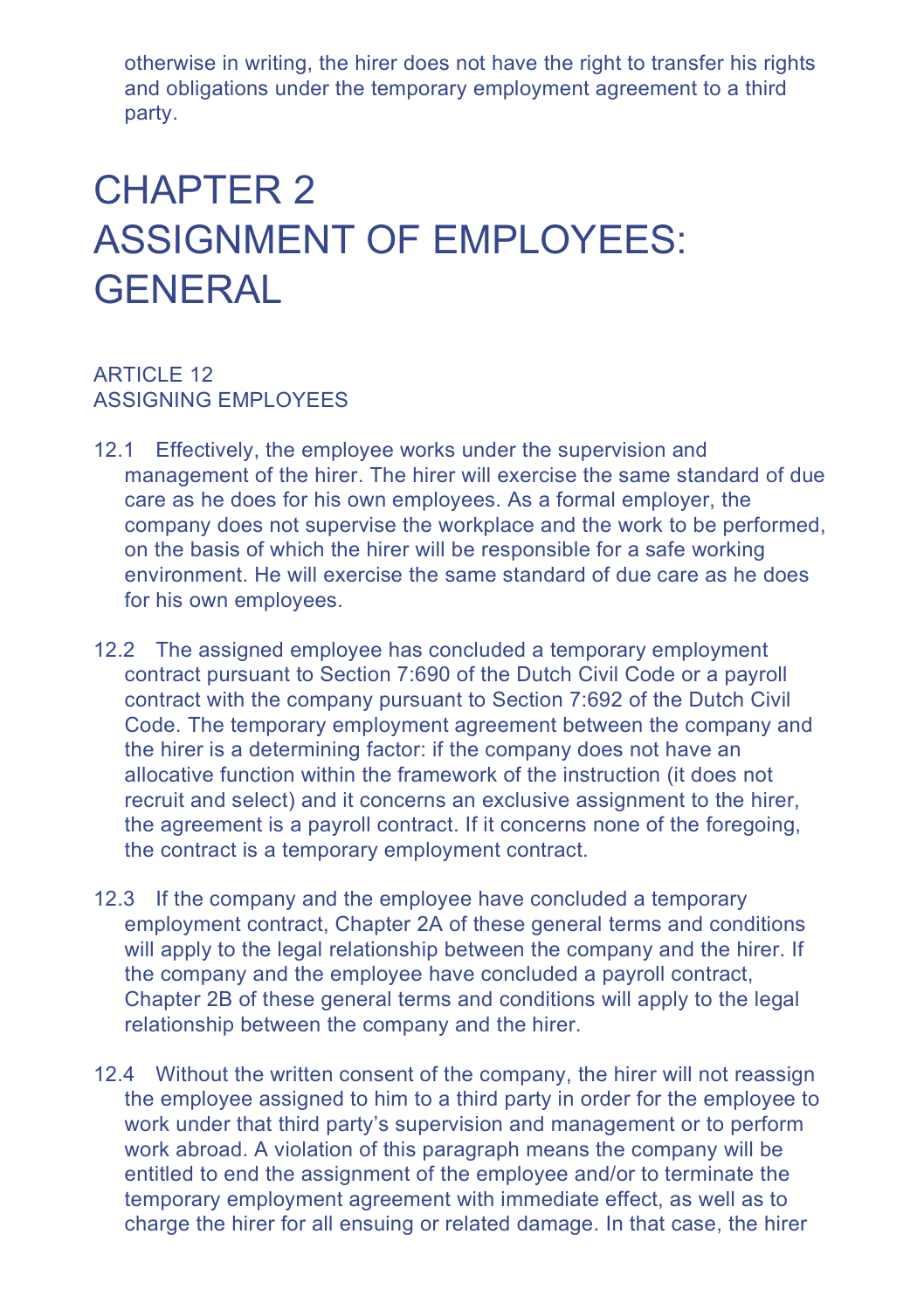will fully indemnify the company.

## **ARTICLE 13** CONTENT, DURATION AND END OF THE ASSIGNMENT OF THE EMPLOYEE/EMPLOYEES

- 13.1 The specific conditions under which the employee is assigned to the hirer are set out in the temporary employment agreement. The assignment of the employee to the hirer is for a fixed term or for an indefinite term.
- 13.2 The hirer informs the company about the intended duration, (weekly or, at least, monthly) working hours and times of the assignment, on the basis of which the company can determine the nature and term of the temporary employment contract or the payroll contract with the employee.
- 13.3 If the hirer, after the employee has arrived at work, uses his services for less than three hours, the hirer is obliged to pay the hirer rate for at least three hours per call if:
	- a. working hours of less than 15 hours per week have been agreed on and the hours of work are not documented; or
	- b. it concerns an on-call contract within the meaning of Section 7:628a of the Dutch Civil Code.
- 13.4 If an employee has already been called but he cannot perform the work or the hours of work have changed due to special circumstances on the part of the hirer, the hirer will notify the company at least four days prior to the moment at which the work would start. If the hirer fails to do so and the employee has an on-call contract within the meaning of Section 7:628a of the Dutch Civil Code, the hirer must pay the hirer rate for the number of hours in connection with the original call, including the hours of work.
- 13.5 If the employee has an on-call contract within the meaning of Section 7:628a of the Dutch Civil Code, the company is obliged to offer the employee permanent employment, including an obligation to continue to pay wages, within twelve months, and the fixed working hours are at least equal to the average working hours during the previous twelve-month period. If the employee accepts the offer, the hirer rate will be calculated on the basis of the fixed working hours, not the number of hours effectively worked.
- 13.6 The temporary employment agreement cannot be terminated as long as employees are assigned to the hirer.
- 13.7 A fixed-term assignment cannot be cancelled prematurely. If the hirer still wants to terminate an assignment prematurely, he can do so only on the condition that the payment obligations relating to the assignment will continue until the agreed term of the assignment has expired. In that case,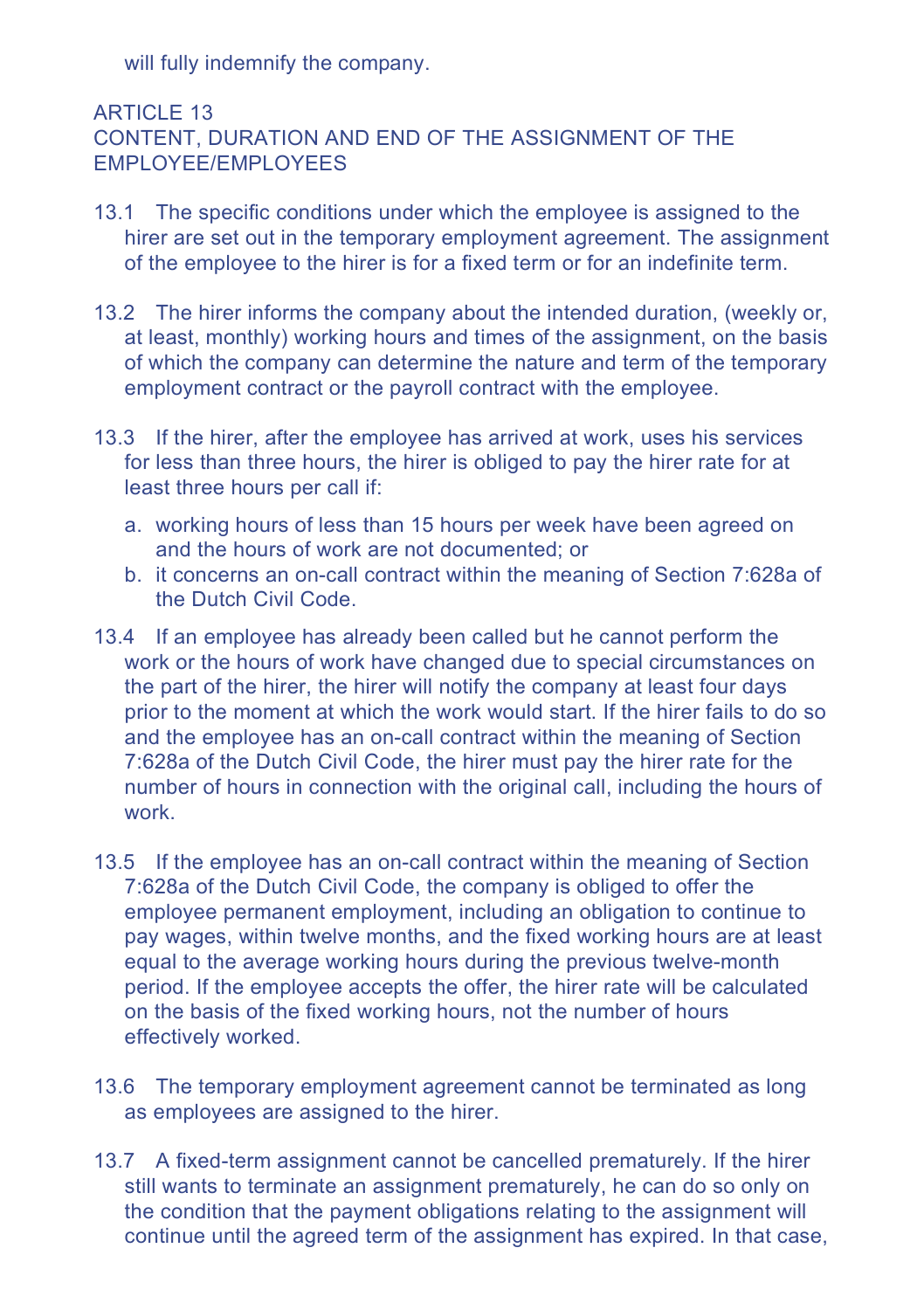the company is entitled to (continue to) charge the hirer the hirer rate for the agreed term of the assignment, in accordance with the customary or anticipated working pattern of the employee, unless the company and the hirer have made other agreements in writing about this.

- 13.8 The company and the hirer make arrangements in the temporary employment agreement about the notice period for the open-ended assignment. The company's obligations to continue to pay the employee his wages will be taken into account. If no notice period has been agreed on, the notice period referred to in Article 21.6 or 24.6 of the general terms and conditions will apply.
- 13.9 If the hirer, without the knowledge of the company, has played a role in the allocation or the recruitment and selection process of the employee, pursuant to which the temporary employment contract is converted into a payroll contract, the hirer rate must be determined again with retrospective effect, in accordance with Article 24. In that case, the hirer is obliged to continue paying the hirer rate for the term of the payroll contract agreed on between the company and the employee. The hirer can offer the employee an employment contract in order to end the continuous payment obligation. If the termination of the assignment is requested, the company will endeavour to terminate the payroll contract or to transfer the employee and all additional costs will be passed on to the hirer.
- 13.10 In connection with the company's duty of notification towards an employee with a fixed-term temporary employment contract or payroll contract, the company can ask the hirer at least five weeks before the end of the temporary employment contract or the payroll contract to indicate if he wishes to continue the assignment. In that case, the hirer is obliged to indicate if he wishes to continue the assignment within three days. If the hirer fails to inform the company correctly or in time, he must pay the company the full costs in connection with the payment made to the employee pursuant to Section 7: 668, subsection 3 of the Dutch Civil Code.
- 13.11 If the agreement is terminated because of a dispute with the employee or a conflict situation, the hirer must notify the company thereof in time. In that case, the company will find out if the dispute or the conflict situation can be resolved.
- 13.12 In the event of a business closure or compulsory day off during the assignment, the hirer will notify the company accordingly when the temporary employment agreement is concluded, allowing the company to take this into account when adopting the terms and conditions of employment. If the hirer fails to do so, he will owe the company the number of hours agreed on in the temporary employment agreement, multiplied by the most recently applicable hirer rate, during the business closure or the compulsory day off.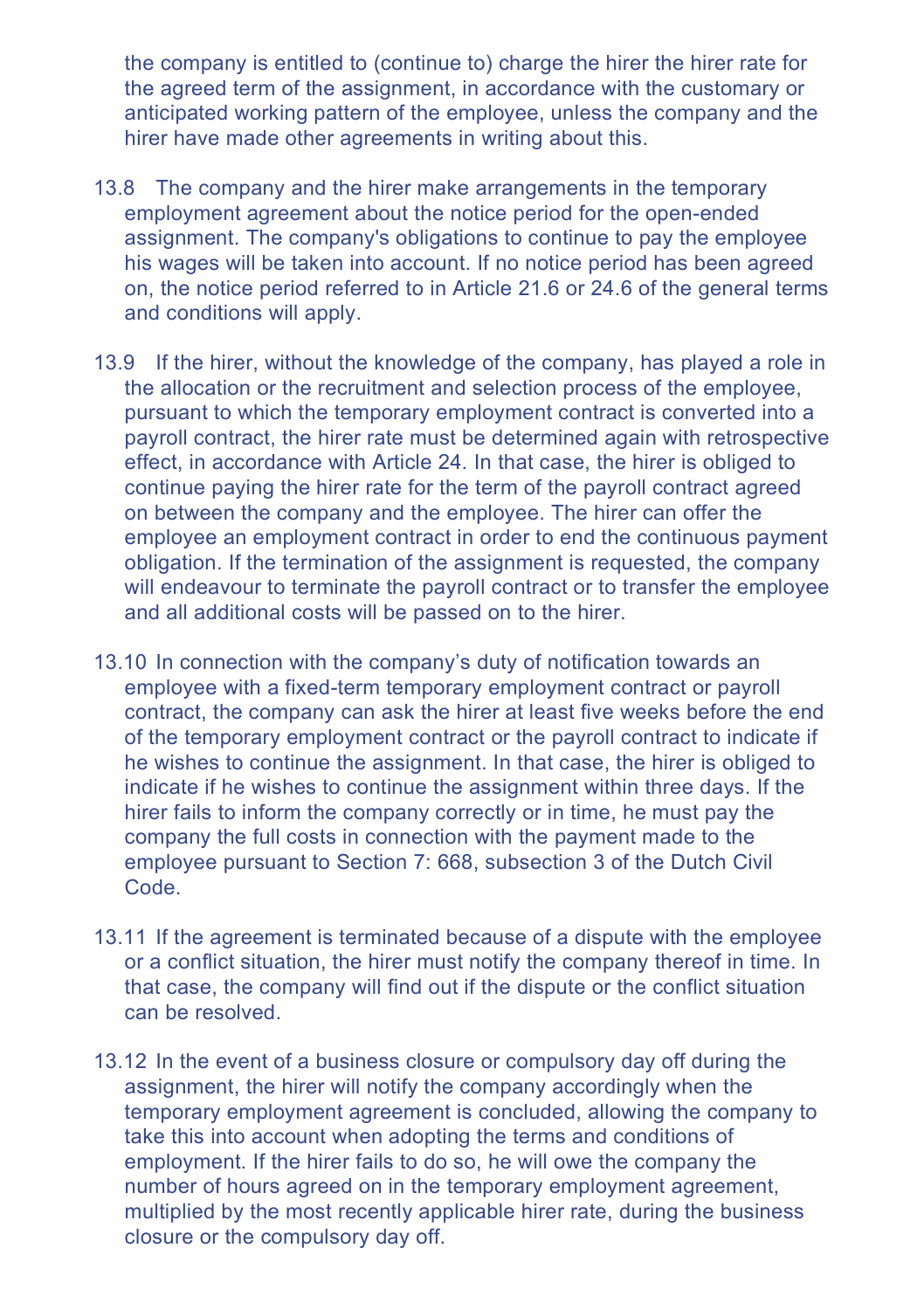#### ARTICLE 14 THE HIRER'S DUTY OF DISCLOSURE

- 14.1 The hirer notifies the company in time, correctly and in full about the terms and conditions of employment referred to in Article 21 or 24 of the general terms and conditions pursuant to Section 12a of the Placement of Personnel by Intermediaries Act, enabling the company to determine the wages of the employee.
- 14.2 The company is entitled to correct the hirer rate with retrospective effect and to charge it to the hirer if it emerges that (one of) the components referred to in Article 21 or 24 was determined incorrectly.
- 14.3 If the hirer intends to make a car available to the employee, the hirer will immediately notify the company thereof. The hirer and the employee can agree on the fact that the car can be used for private purposes only in consultation with the company, so that the company can take this into account in the withholding taxes. If the hirer fails to do so, he is obliged to compensate any ensuing costs and damages incurred by the company.

## **ARTICLE 15** THE VICARIOUS TAX LIABILITY REGARDING WAGES

- 15.1 Apart from the company, the hirer is also jointly and severally liable towards the employee for the payment of the wages owed to the employee, unless the hirer considers himself non-culpable with regard to any underpayment.
- 15.2 In order to prove his non-culpability, the hirer has to notify the company in time, correctly and in full about the terms and conditions of employment referred to in Article 21 or 24 of the general terms and conditions.
- 15.3 The company has an obligation towards the hirer to remunerate the employee in accordance with the applicable legislation.

#### ARTICLE 16

(DIRECT) EMPLOYMENT RELATIONSHIP BETWEEN THE HIRER AND THE EMPLOYEE

16.1 If the hirer wants to conclude an employment contract or another type of employment relationship directly with an employee assigned to him by the company, he must notify the company thereof in writing immediately. The parties will then confer in order to discuss the hirer's wish. The basic principle is that the hirer owes the company a reasonable fee for the services provided by the company in connection with the assignment, recruitment and/or training of the employee in accordance with the provisions of Section 9a.2 of the Placement of Personnel by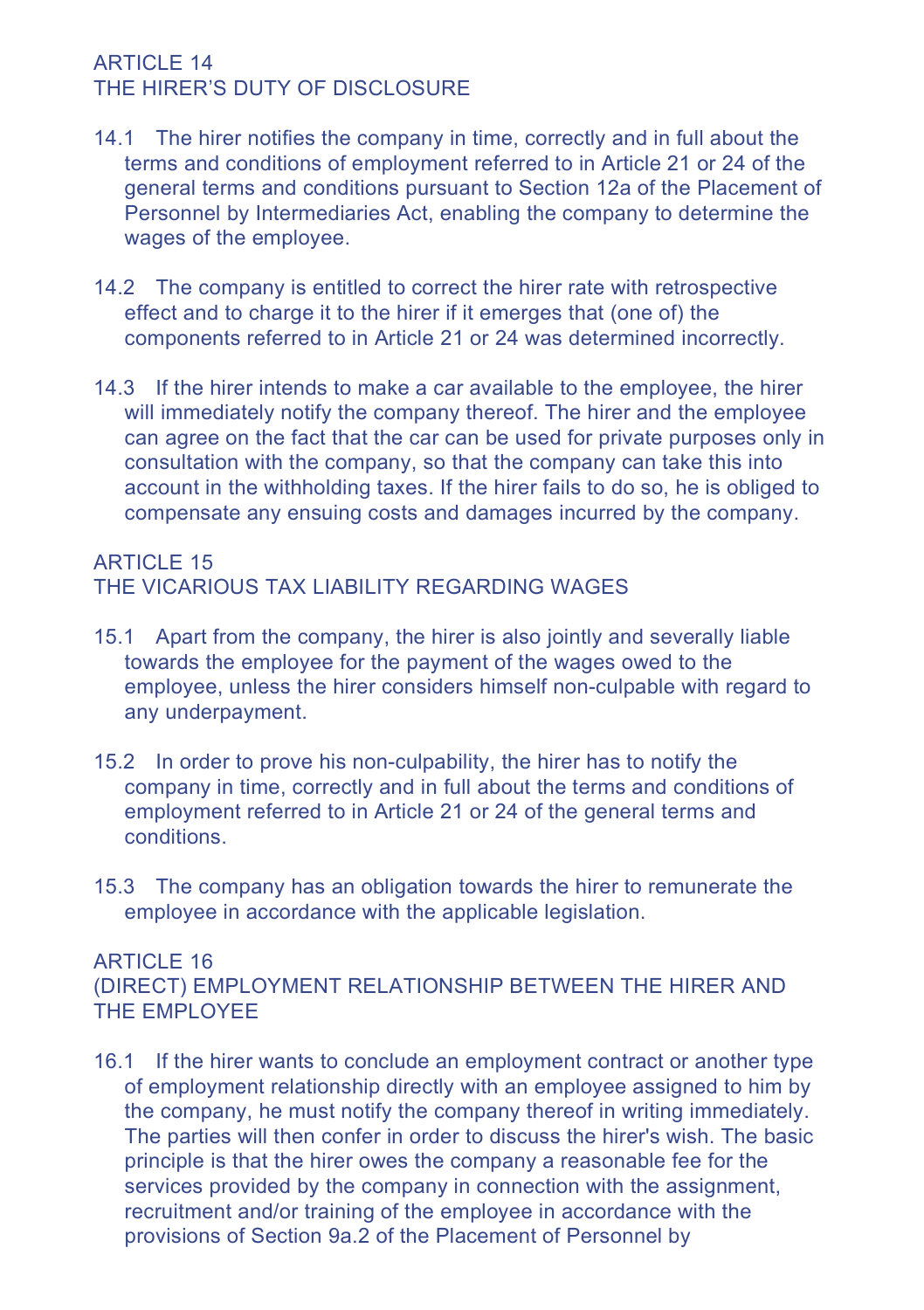Intermediaries Act.

- 16.2 "Another type of employment relationship" as mentioned in this paragraph includes, among other things:
	- a. the contract for services;
	- b. contracting work;
	- c. the assignment of the employee to the hirer by a third party (e.g. another company) for the same or other work.
- 16.3 The hirer will not conclude an employment contract with the employee directly if the employee has not terminated the temporary employment contract with the company in a legally valid manner.
- 16.4 The hirer is not permitted to entice employees to conclude an employment contract or another type of employment relationship with another company with the intention of hiring the employees through this other company.

#### **ARTICLE 17** THE HIRER'S DUTY OF CARE AND INDEMNIFICATION OF THE **COMPANY**

- 17.1 The hirer is aware of the fact that by virtue of Section 7: 658 of the Dutch Civil Code and the applicable working conditions legislation, it is his duty to ensure employees have a safe workplace. The hirer will give employees specific instructions in order to prevent the employees from suffering any injuries during the fulfilment of their duties. The hirer also makes personal protection equipment available to the employees, if necessary. If these requirements are arranged by the company, it is entitled to charge the associated costs to the hirer.
- 17.2 Before the start of the assignment, the hirer gives the employee and the company the necessary information about the employee's required professional qualifications, as well as the hazard identification and risk assessment (HIRA), relating to the specific characteristics of the position to be fulfilled. The employee must be given enough opportunity to read the content before being able to start his duties.
- 17.3 The hirer is liable towards the employee and the company for and consequently obliged to compensate any damage suffered by the employee during the performance of his duties, unless the damage is to a large extent the result of the employee's intent or wilful recklessness, in accordance with the provisions of Article 7.
- 17.4 If the employee sustains fatal injuries during the fulfilment of his duties, the hirer, in accordance with Section 6:108 of the Dutch Civil Code, is obliged towards the persons referred to in that section and towards the company obliged to pay those persons compensation, unless the injuries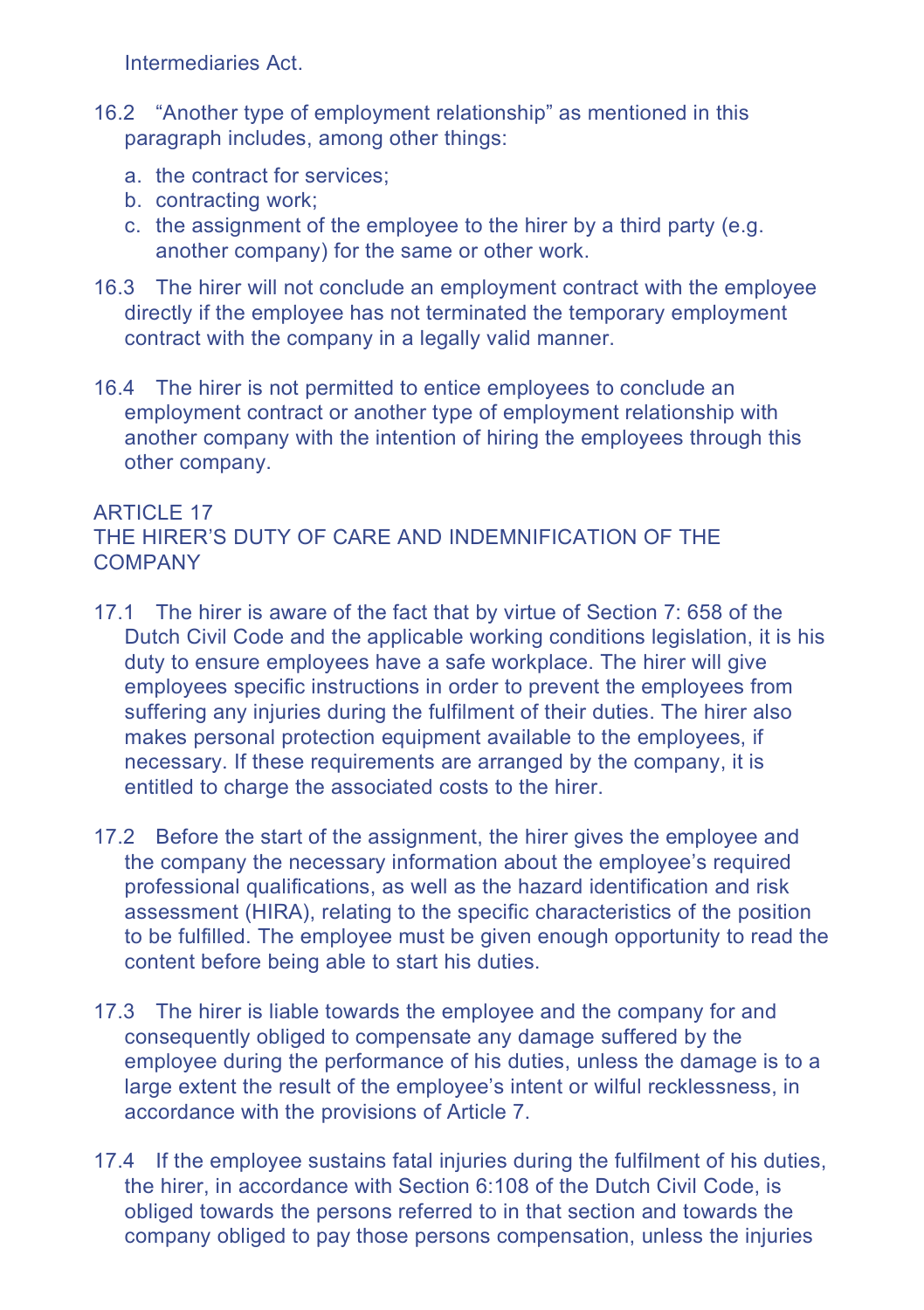were to a large extent the result of intent or wilful recklessness on the part of the employee, all in accordance with the provisions of Article 7. Furthermore, the hirer must pay the company the costs in connection with the payment to be made pursuant to Section 7:674 of the Dutch Civil Code.

- 17.5 The hirer fully indemnifies the company against claims brought against the company on account of the hirer's failure to fulfil the obligations set out in this article and he will fully compensate the company for the associated costs of legal aid. The hirer allows the company to assign its claim referred to in this article to the directly interested party or parties.
- 17.6 The hirer is obliged to take out sufficient, fully comprehensive liability insurance for all direct and indirect damage as referred to in this article.

## ARTICLE 18 IDENTIFICATION AND PERSONAL DETAILS

- 18.1 At the start of an employee's assignment, the hirer confirms the employee's identity on the basis of the original proof of ID. The hirer holds records in such a way that the employee's identity can be confirmed.
- 18.2 The company and the hirer will treat all personal details from employees disclosed to them within the framework of an assignment in confidence and they will process those details in accordance with the provisions of the General Data Protection Regulation (GDPR) and other relevant privacy legislation.
- 18.3 Depending on the responsibilities and working method, the parties make the arrangements in accordance with the GDPR and related privacy legislation regarding, among other things, data breaches, the rights of data subjects and retention periods. If the company and the hirer have a shared processing responsibility, they will make further arrangements about, among other things, data subjects exercising their rights and the duty of disclosure. These arrangements are laid down in mutual regulations.
- 18.4 The hirer is responsible for disclosing personal details to or requesting them from the company only if and insofar as the hirer is entitled to do so by virtue of the GDPR.
- 18.5 The hirer indemnifies the company against all claims brought against the company by candidates, associates, employees of the hirer or other third parties in connection with the hirer's violation of the GDPR and other privacy legislation and he will compensate the associated costs incurred by the company.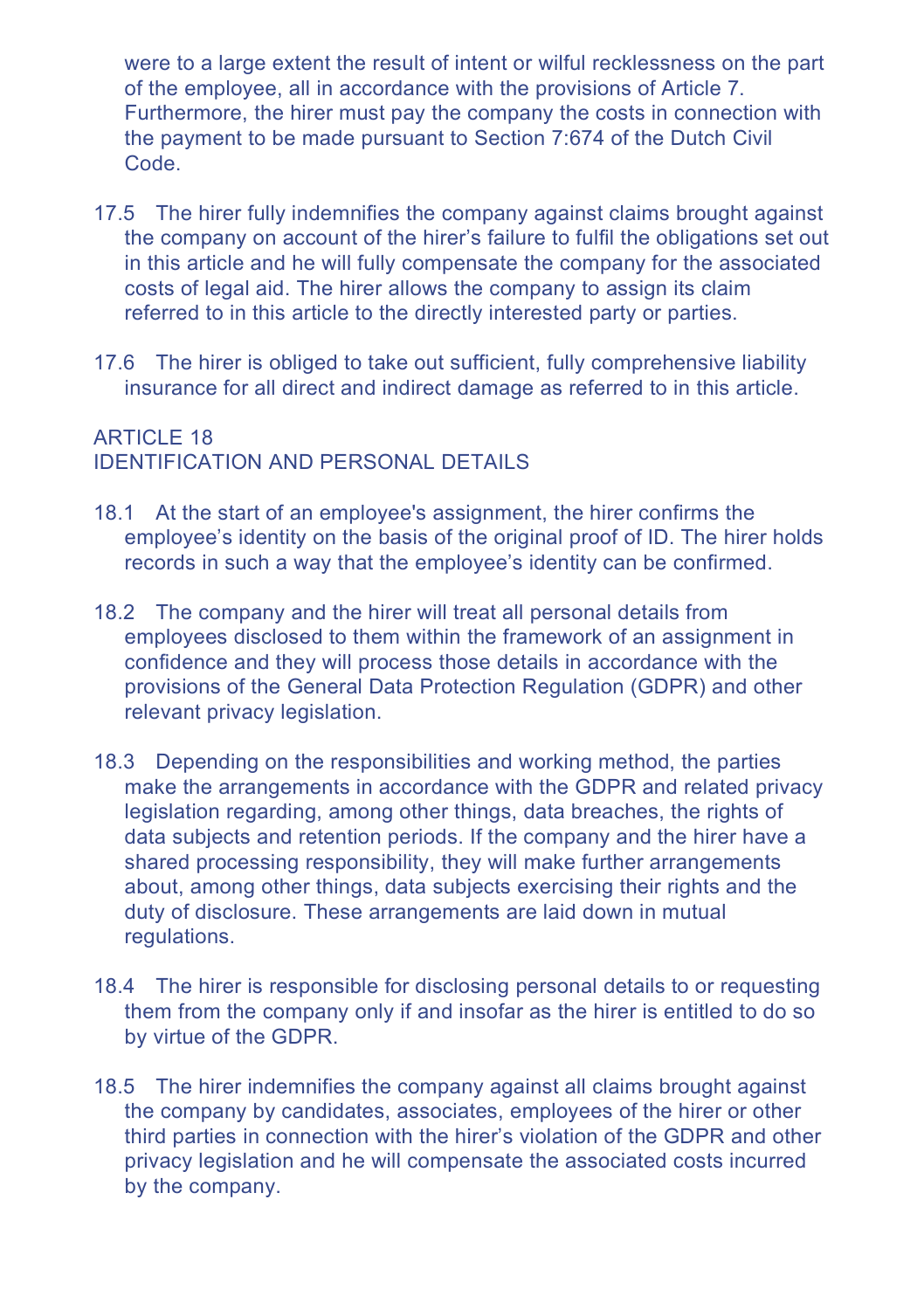# CHAPTER 2A ASSIGNMENT OF EMPLOYEES: ASSIGNMENT

#### ARTICLE 19 APPLICABILITY OF GENERAL PROVISIONS

The provisions of Chapters 1 and 2 of these general terms and conditions apply to the assignment of employees with a temporary employment contract within the meaning of Section 7:690 of the Dutch Civil Code, as mentioned in Article 12.

ARTICLE 20 SELECTION OF EMPLOYEES

- 20.1 The company selects employees on the basis of their qualities and skills on the one hand and the job requirements presented by the hirer on the other.
- 20.2 The hirer cannot stipulate requirements that are irrelevant to the position and which (may) also result in direct or indirect discrimination in relation to, for instance, race, religion, gender and/or disability. In any case, the company will not honour such requirements, unless they are made within the framework of a target group policy that is permitted by law in order to promote equal employment participation.
- 20.3 If an employee fails to fulfil the job requirements stipulated by the hirer, the hirer can notify the company thereof within four hours of the start of the work. In that case, the hirer is obliged to pay the company at least the wages owed to the employee, plus the employer's share of the social insurance contributions and premium payments and the obligations ensuing from the NBBU collective agreement.
- 20.4 The company can assign the employee to multiple hirers.
- 20.5 During the term of the temporary employment agreement, the company can suggest to replace the employee, for instance if the employee is no longer able to perform the work or in connection with an imminent reorganisation or reinstatement obligation. In that case, the hirer rate will be reviewed.

### **ARTICLE 21** THE HIRER RATE IN THE EVENT OF ASSIGNMENTS

21.1 The hirer owes the company the hirer rate for the assignment, except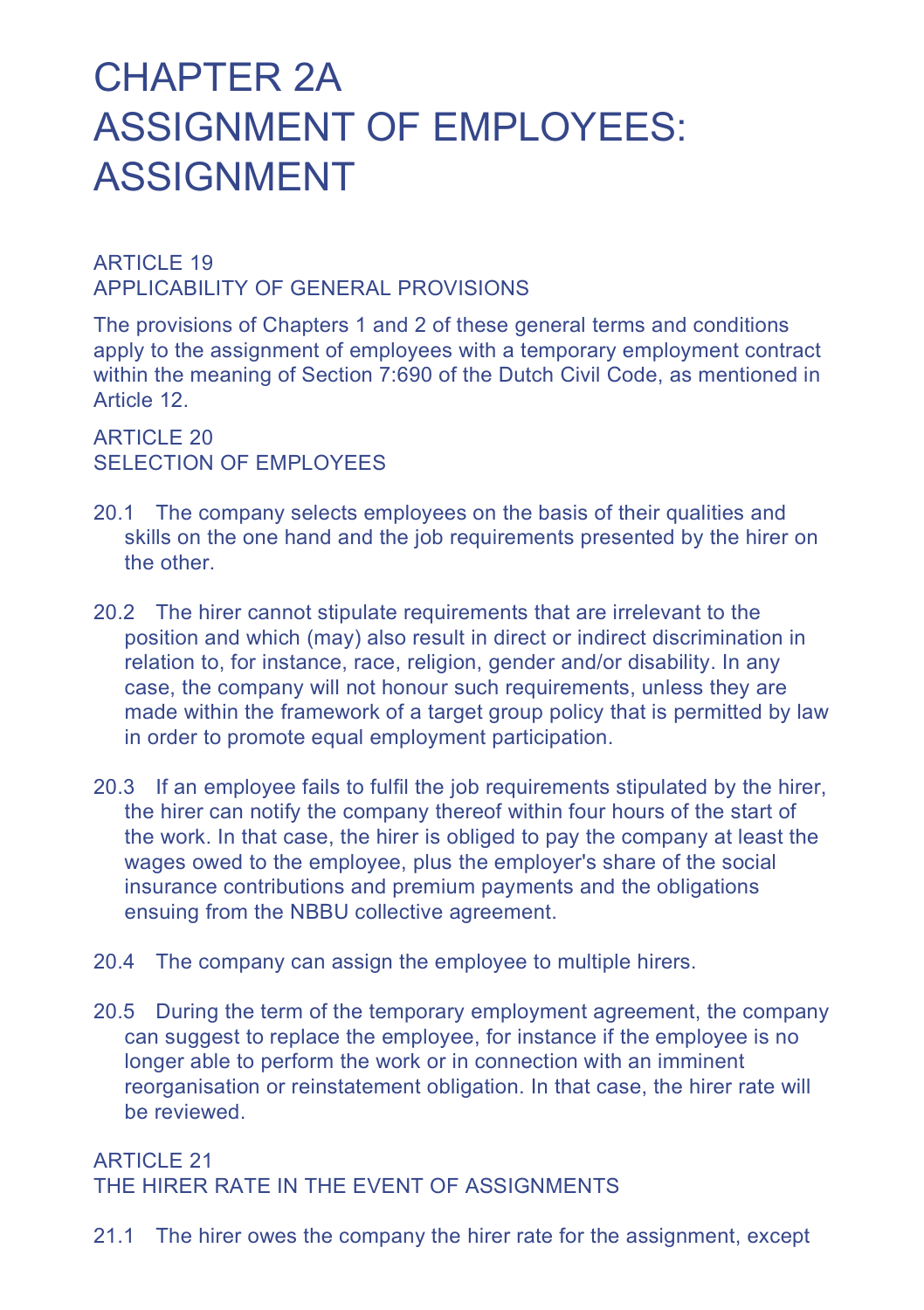when other agreements have been made in that respect.

- 21.2 The hirer rate is in direct proportion to the wages owed to the employee in accordance with the NBBU collective agreement. The employee's wages and allowances will be determined before the assignment and, if necessary, during the assignment and are equal to the remuneration of a similar employee employed in a similar or equal position at the hirer's company (the so-called hirer fee).
- 21.3 The hirer fee consists of:
	- a. only the applicable period salary in the scale;
	- b. the applicable reduction of working hours (ADV);
	- c. overtime allowance, unsocial hours allowance (including public holidays), shifted hour allowance, shift allowance and an allowance for working in physically straining circumstances in combination with the nature of the work (including working in high or low temperatures, working with hazardous substances or dirty work);
	- d. initial pay increase;
	- e. untaxed expense allowances: travel expenses, accommodation expenses and other costs necessary for the fulfilment of the position;
	- f. increments;
	- g. the allowance for work-related travel hours or travel time.
- 21.4 If the employee cannot be grouped in the hirer's job classification system, the employee's remuneration is determined on the basis of the interviews held by the company with the employee and the hirer. Among other things, the required capacities involved in the fulfilment of the position, the responsibilities, experience and level of training will be considered.
- 21.5 Changes in rates as a result of changes to the hirer fee, collective agreement obligations and changes in or on account of legislation such as tax and social legislation, are passed on to the hirer as from the effective date of those changes and will be payable by the hirer accordingly, regardless of these changes occurring during the term of a temporary employment agreement.
- 21.6 If it concerns an open-ended assignment and the parties have made no agreement on the notice period, a notice period of at least ten calendar days applies, unless the employee has a fixed-term or an open-ended temporary employment contract, in which case the notice period is one and three months respectively.

# CHAPTER 2B ASSIGNMENT OF EMPI OYFFS.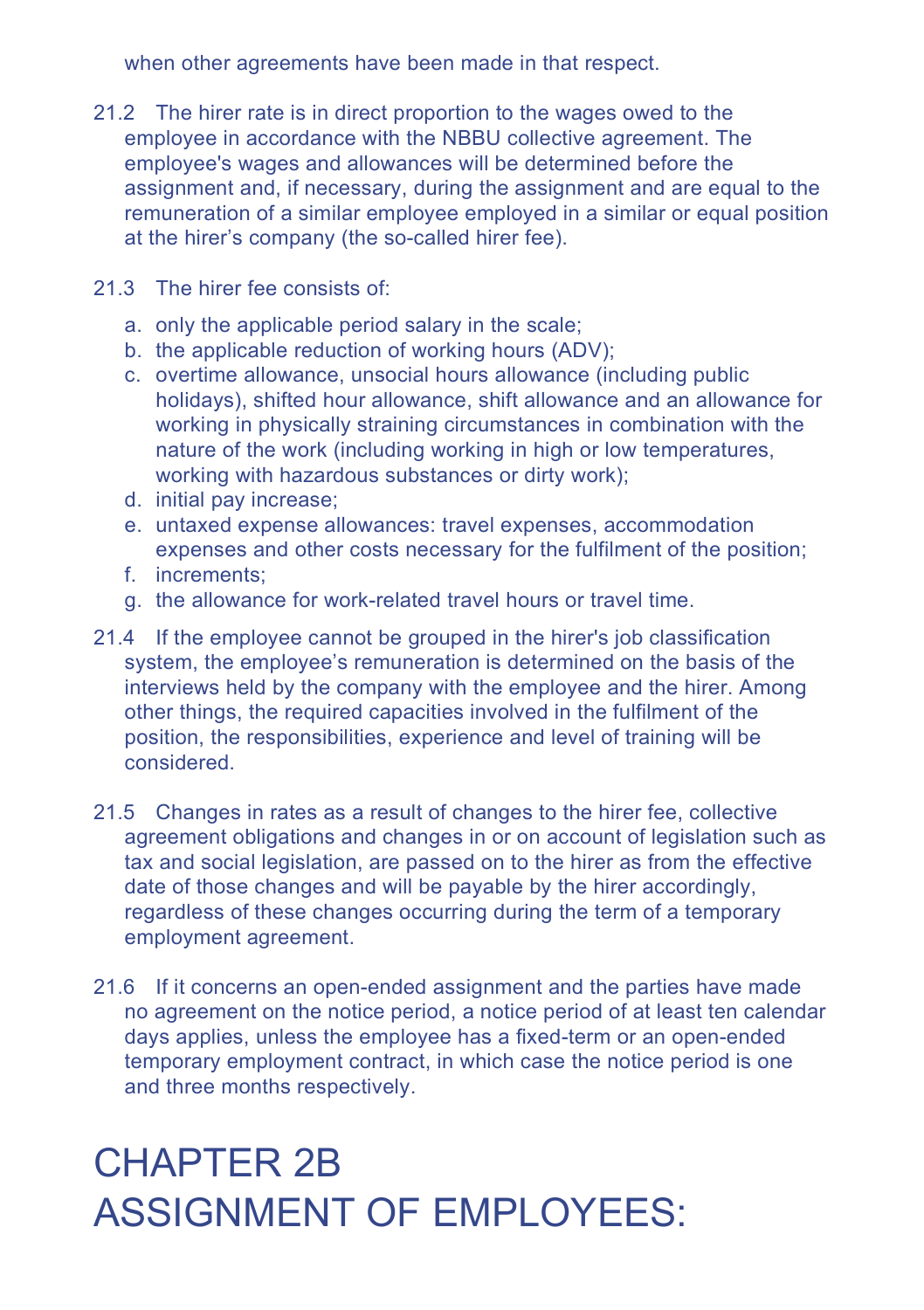## PAYROLLING

#### **ARTICLE 22** APPLICABILITY OF GENERAL PROVISIONS

The provisions of Chapters 1 and 2 of these general terms and conditions apply to the assignment of employees with a payroll contract within the meaning of Section 7:692 of the Dutch Civil Code, as mentioned in Article 12.

ARTICLE 23 THE HIRER'S DUTY OF DISCLOSURE IN THE CASE OF PAYROLLING

In the event of successive terms of employment, the hirer will notify the company correctly and in full about the employee's employment history at the hirer. If the hirer fails to do so, the ensuing unforeseen costs and any damage will be charged to the hirer.

**ARTICLE 24** THE HIRER RATE IN THE EVENT OF PAYROLLING

- 24.1 The hirer owes the company the hirer rate for the assignment, except when other agreements have been made in that respect. The hirer rate is in direct proportion to the wages owed to the employee.
- 24.2. In accordance with Section 8a of the Placement of Personnel by Intermediaries Act, the employee is entitled to, at least, the same terms and conditions of employment as those that apply to employees employed by the hirer, fulfilling the same or similar positions. In derogation thereof, an effective pension scheme may apply.
- 24.3 Before the start of the assignment, the hirer notifies the company in writing about the collective agreement or the remuneration scheme in force at his business, the legal status contained therein, the pension scheme and all (interim changes to) the terms and conditions of this collective agreement or remuneration scheme that are relevant to the assignment, such as the wages, overtime, the continued payment of wages during illness and leave schemes.
- 24.4 Changes in rates as a result of changes to terms and conditions of employment, collective agreement obligations and changes in or on account of legislation such as tax and social legislation are passed on to the hirer as from the effective date of those changes and will be payable by the hirer accordingly, regardless of these changes occurring during the term of a temporary employment agreement.
- 24.5 If an employee fails to fulfil the job requirements stipulated by the hirer and the hirer did not play a role in the allocation (recruitment and selection) process of the employee, the hirer can notify the company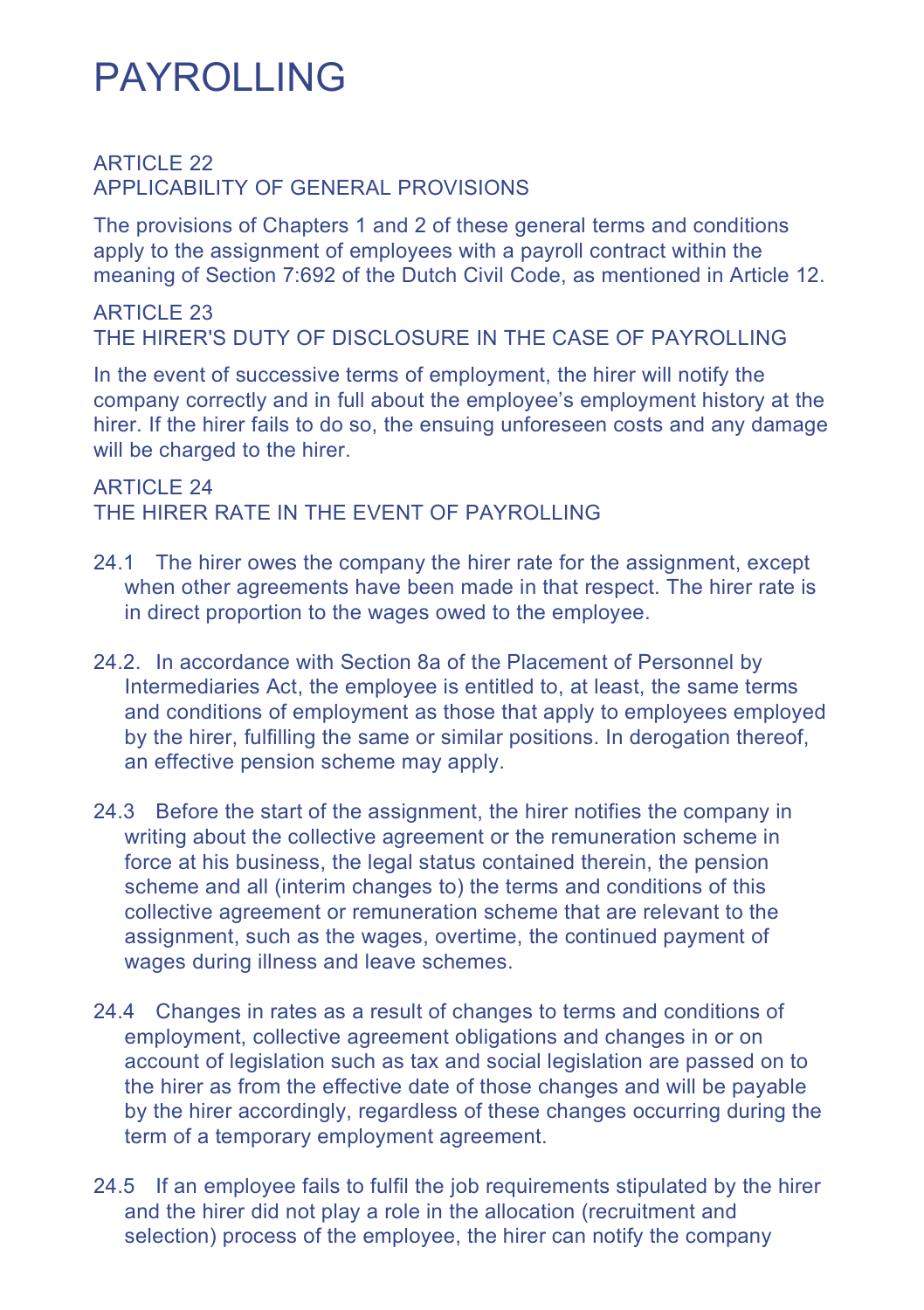thereof within four hours of the start of the work. In that case, the hirer is obliged to pay the company at least the wages owed to the employee, plus the employer's share of the social insurance contributions and premium payments under the obligations ensuing from the applicable collective agreement/remuneration scheme.

24.6 If it concerns an open-ended assignment and the parties have made no agreement on the notice period, the hirer's payment obligations in connection with the assignment will continue until the payroll contract between the payroll company and the payroll employee terminates. In that case, the payroll company is entitled to (continue to) charge the hirer the hirer rate in accordance with the customary or anticipated working pattern of the payroll employee.

# CHAPTER 3 TERMS AND CONDITIONS FOR JOB PLACEMENT SERVICES

#### **ARTICLE 25** APPLICABILITY OF GENERAL PROVISIONS

The purport of the provisions of Chapter 1 of these general terms and conditions, more specifically, Articles 1, 2, 3, 4.7, 5 to 11 and Article 18, apply by analogy to the job placement contract between the job placement company and the client.

### **ARTICLE 26** FEE AND CONTENT OF THE JOB PLACEMENT CONTRACT

- 26.1 The fee owed to the job placement company by the client may consist of either a pre-agreed fixed amount or a pre-agreed percentage of the fulltime gross annual salary offered to the jobseeker, plus a vacation allowance.
- 26.2 Unless agreed otherwise in writing, the fee referred to in paragraph 1 of this article is payable only if the job placement services have resulted in an employment contract or another employment relationship within the meaning of Article 16.2, with a jobseeker selected by the job placement company. The fee is also payable if the jobseeker selected by the job placement company will otherwise perform work for the client, for instance by way of an assignment.
- 26.3 The specific conditions on the basis of which the job placement company performs its job placement services are set out in the job placement contract.